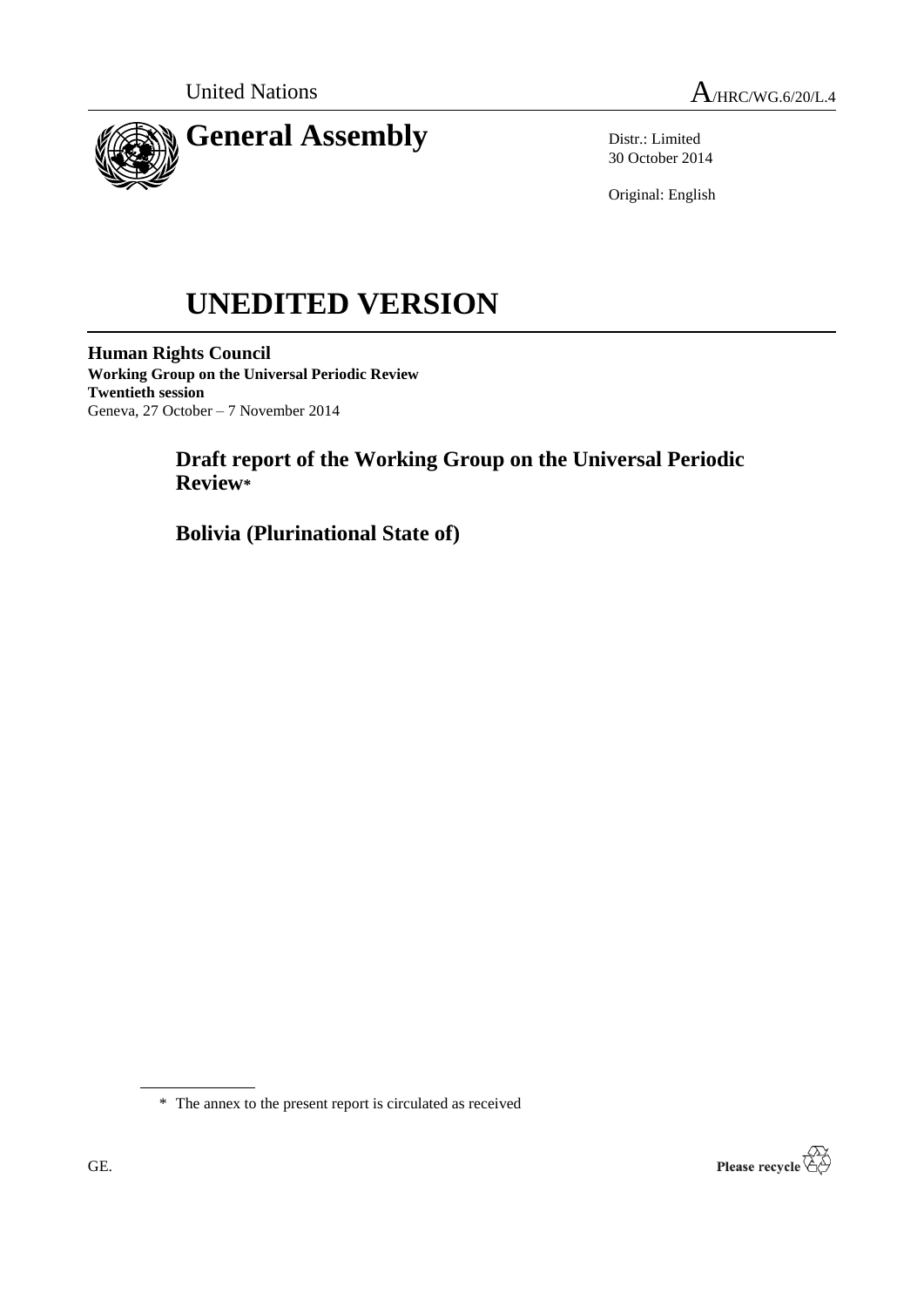#### **A/HRC/WG.6/20/L.4**

# Contents

|       |           | Paragraphs | Page |
|-------|-----------|------------|------|
|       |           | $1 - 4$    | 3    |
|       |           | $5 - 112$  | 3    |
|       | A.        | $5 - 22$   | 3    |
|       | <b>B.</b> | $23 - 112$ | 5    |
| Н.    |           | 113–117    | 13   |
| Annex |           |            |      |
|       |           |            | 25   |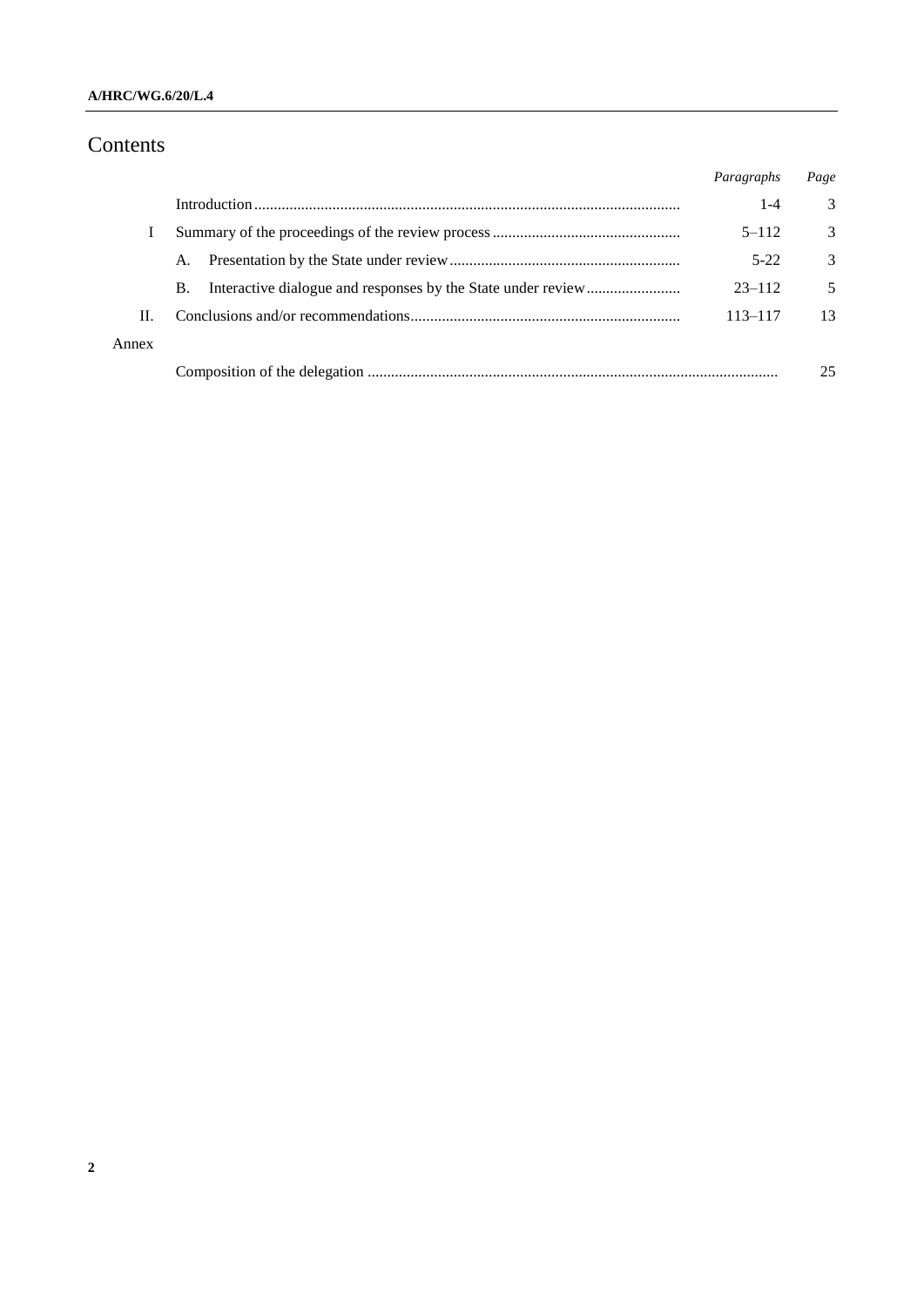## **Introduction**

1. The Working Group on the Universal Periodic Review (UPR), established in accordance with Human Rights Council resolution 5/1 of 18 June 2007, held its twentieth session from 27 October to 7 November 2014. The review of Bolivia (Plurinational State of) was held at the 4th meeting on 28 October 2014. The delegation of Bolivia (Plurinational State of) was headed by Mr. Héctor Enrique Arce Zaconeta, Procurador General del Estado. At its 10th meeting held on 31 October 2014, the Working Group adopted the report on Bolivia (Plurinational State of).

2. On 15 January 2014, the Human Rights Council selected the following group of rapporteurs (troika) to facilitate the review of Bolivia (Plurinational State of): Costa Rica, Benin and Pakistan.

3. In accordance with paragraph 15 of the annex to resolution 5/1 and paragraph 5 of the annex to resolution 16/21, the following documents were issued for the review of Bolivia (Plurinational State of):

(a) A national report submitted/written presentation made in accordance with paragraph 15 (a) (A/HRC/WG.6/20/BOL/1);

(b) A compilation prepared by OHCHR in accordance with paragraph 15 (b) (A/HRC/WG.6/20/BOL/2);

(c) A summary prepared by OHCHR in accordance with paragraph 15 (c) (A/HRC/WG.6/20/BOL/3).

4. A list of questions prepared in advance by Belgium, Czech Republic, Germany, Liechtenstein, The Netherlands, Mexico, Norway, Slovenia, Spain, Sweden, Switzerland, United Kingdom of Great Britain and Northern Ireland was transmitted to Bolivia (Plurinational State of) through the troika. These questions are available on the extranet of the UPR.

## **I. Summary of the proceedings of the review process**

#### **A. Presentation by the State under review**

5. In his introductory remarks, the State Attorney General, Mr. Héctor Arce Zaconeta, referred to five main issues, ie. (a) the Political Constitution of Bolivia; (b) economic social and cultural rights; (c) political rights and democracy; (d) the construction of a new codification, as well as the judicial and social legislation and; (e) perspectives on human rights.

6. Since its first review in 2010, Bolivia has made progress in the implementation of commitments for the fulfilment of human rights, in line with the Constitution. The new Constitution is the result of a social and political struggle based on principles for the promotion, protection and enjoyment of human rights. The Constitution, drafted through a democratic process, established that international human rights treaties have precedence in the national legal order.

7. The adoption of the new Constitution marked an important change in the country, as a basis for restructuring the Plurinational State, based on the principle of the rule of law. In addition, the cultural diversity that characterizes the population has determined the basis for social justice. The Constitution recognized the nations and indigenous peoples, native and peasant their rights to exercise their own justice system. Legislation is important to achieve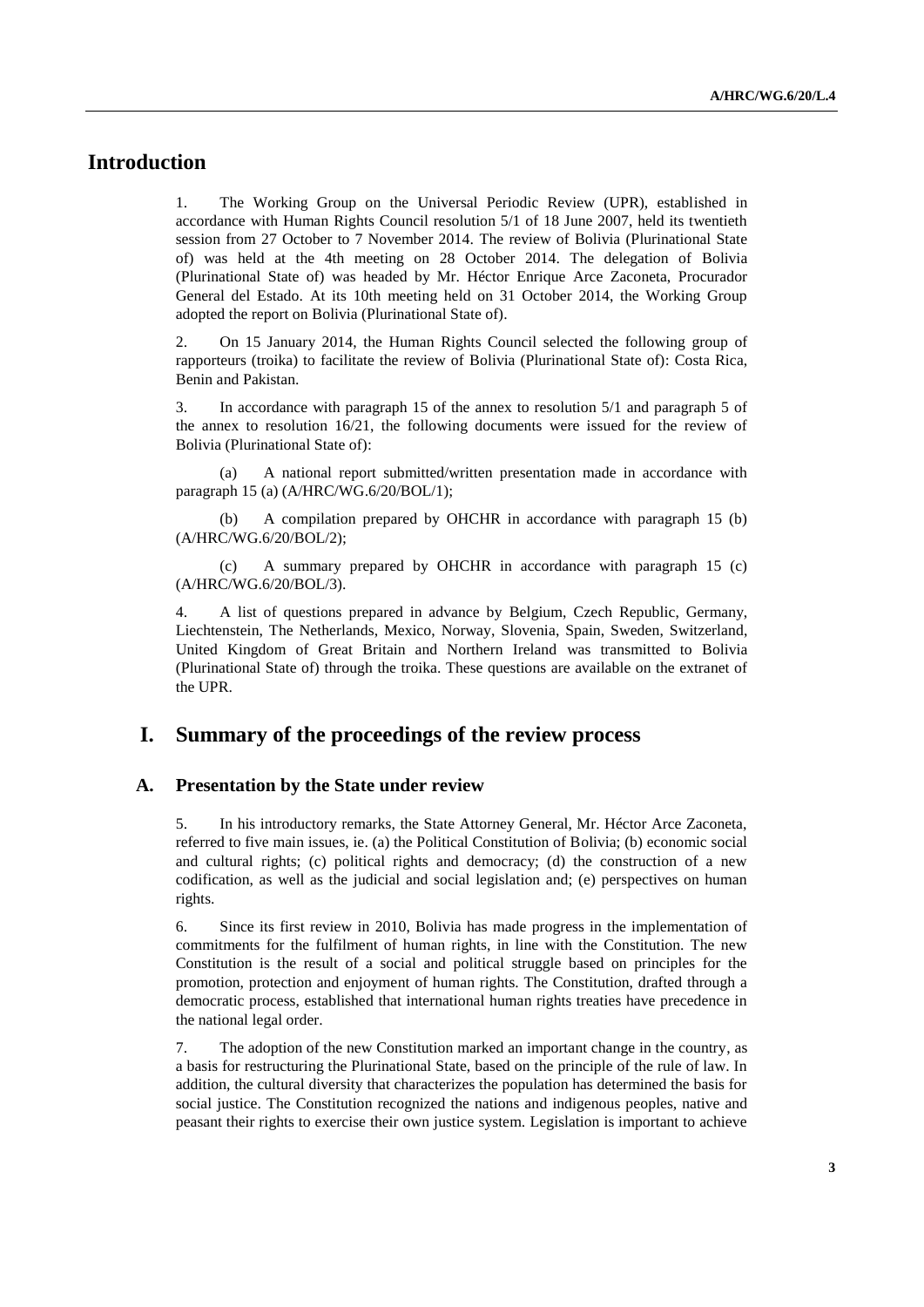the Good Living of the peoples, but it cannot disregard their needs. During the period 2010- 2014, Bolivia adopted a broad spectrum of laws for the effective realization of rights, among which, laws for the protection of the right to education, health, housing, the rights of peoples in vulnerability, older persons, persons with disabilities, as well as the rights of nations and indigenous peoples, native and peasant and afro-bolivians.

8. As a result of the implementation of the economic, social, community and productive model, Bolivia has reduced extreme poverty from 38 percent in 2005 to 18 percent in 2013. Bolivia has assumed the administration of strategic economic resources and redistributed earnings through conditional social bonus. A progressive and sustainable salary increase has also been implemented, consolidating the basis for a truly Social State.

9. In the area of health, the national budget has increased significantly. Important programmes, aiming at consolidating the comprehensive, inter-sectorial and inter-cultural approach to health based on the universality and quality of health services were highlighted.

10. The right to education has been recognized in the Constitution. Bolivia provides free education at all levels, including at higher level. It promotes the assistance to primary and secondary education for all children through the provision of an economic incentive. The use of technology in education is also being promoted. Community Distance Learning Centres were set up in rural areas and access to internet services and mobile communication has been possible. Free laptop computers were provided to all teachers and computers are being distributed to all secondary level students.

11. In the area of labour rights, important laws, programmes and policies have been adopted. The unemployment rate has been lowered from 8 percent in 2006 to 3.2 percent in 2012.

12. The delegation also provided information on legislation and policies regarding access to land and the promotion of agriculture production and prioritizing the organic production in harmony with the Mother Earth. The capacities of nations and indigenous peoples, native and peasant and afro-bolivian communities have been strengthened, emphasizing the inter-cultural knowledge and practices. A Universal Agrarian Insurance "Pachamana" has been created with a view to securing the agrarian production affected by climate change.

13. Information regarding strategic actions to ensure access to housing, drinking water and sanitation, and electricity was also provided. Bolivia noted that it had reached the Millennium Development Goal on the reduction of extreme poverty and hunger, as well as reached the third target of the seventh goal to halve the proportion of the population without sustainable access to safe drinking water.

14. The Constitution has also broadened the democratic participation of the population. Bolivians living abroad in about 30 countries can now exercise their right to vote. Free access to birth registration has also been extended.

15. Freedom of expression is also guaranteed and important legislation for the protection of journalists has been adopted during the last years. In 2010, a law to fight corruption was also adopted which has resulted in 82 convictions and the recovery of more than 100 millions of dollars for the State. Bolivia has also adopted legislation to combat racism and all forms of discrimination.

16. Information on important efforts to codify legislation was also provided. The Code of Constitutional Procedure, the Civil Procedure Code, the Children and Adolescent Code, among others, were adopted and others, such as the Family and Family Procedure Code and the Penal System Code are currently being drafted. The penal reform is an important pending task in Bolivia to guarantee effectively the right to life and security of the person.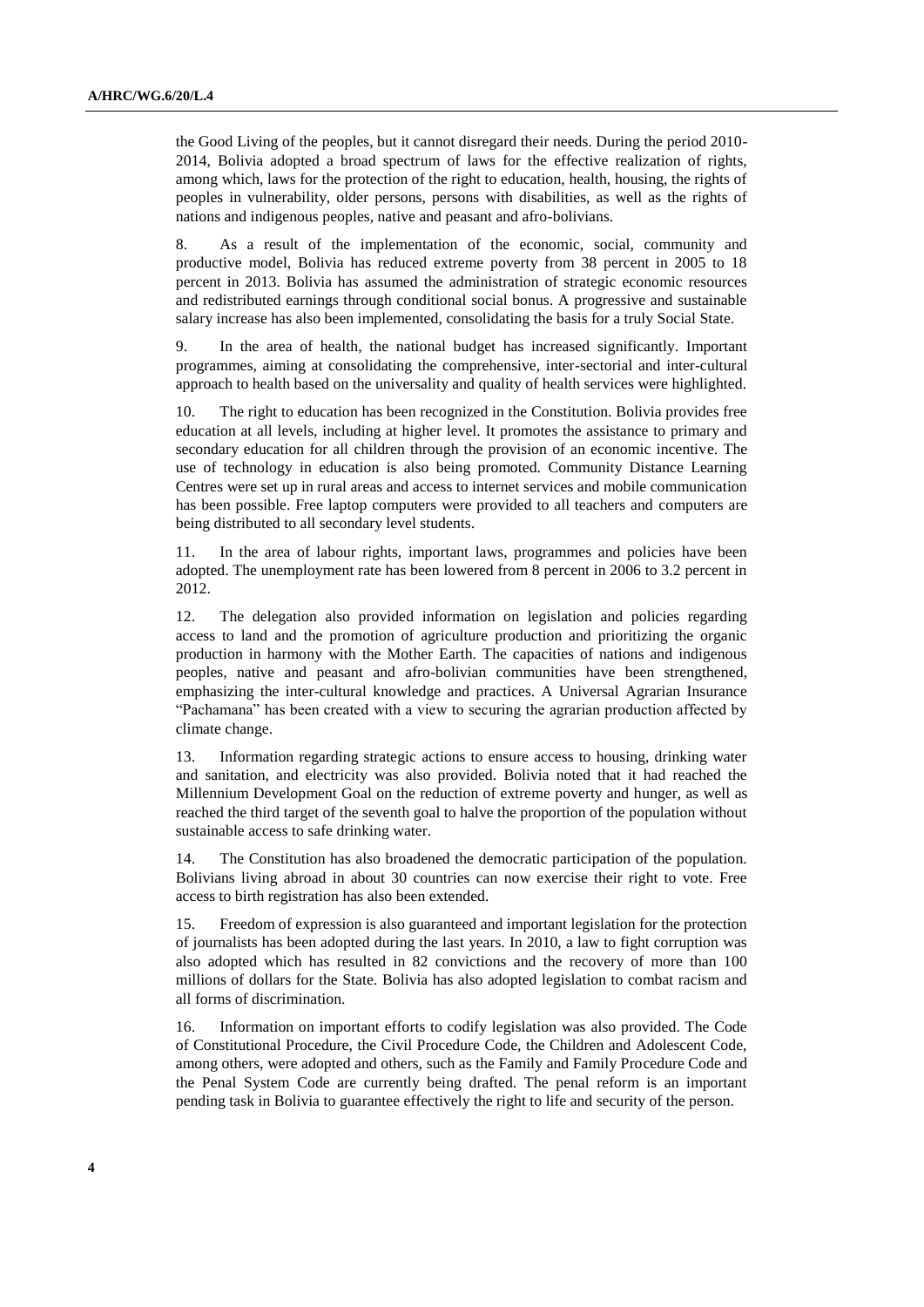17. Bolivia is working to address challenges to achieve the Good Living, to establish a truly Social and Democratic Rule of Law State. Bolivia is a nation that believes in itself and sees its future with faith and hope. Bolivia is today a Nation that respects and is respect in the international arena. In order to achieve its goals, Bolivia has adopted the Patriotic Agenda 2025, based on 13 pillars, establishing a dignified, sovereign and productive Bolivia. The main objective of the agenda is to implement the human rights enshrined in the Constitution.

18. The Minister of Justice provided information regarding the rights of women in Bolivia. In addition to 26 specific articles on women's rights included in the new Constitution, a gender perspective, an inclusive and non-sexist language have also been included. The progressive legal framework and the adoption of public policies, has allowed Bolivia to make progress. The recognition of gender equality, non-violence and the full enjoyment of human rights for women are concepts that now are to be incorporated in all state and social structures.

19. Feminicide is now also criminalized. Bolivia has adopted legislation to guarantee women a life free of violence, with clear institutional responsibilities that allow for timely intervention. The political activities of women are now also protected through the Law against harassment and political violence toward women adopted and which prohibits all forms of discrimination against women in the society.

20. The Comprehensive Act on guaranteeing a life free of violence for women establishes judicial procedures to punish those responsible for feminicide and established new offences of violence against women, among which physical violence, violence in the media, sexual violence, violence in the provision of health services, economic violence, violence in the education system, in the exercise of political rights and leadership, institutional. The law and regulations approved also allow for the gradual creation of protection shelters for women victims of violence, as well as their children and other dependants. The regulation also establishes responsibilities for the creation and management of a comprehensive information system for the prevention, attention, punishment and eradication of gender violence known as SIPPASE, in the Ministry of Justice.

21. Information was also provided on progress made with regard to the rights of children and adolescents. Children and Adolescent's activities within the family framework and social community, are tasks that play socialization and training role and are not a threat to children's rights. Activities are performed within the framework of their family in their communities and are culturally highly valued and accepted and have the aim of developing their skills for life and the strengthening of their communal life within the Good Living framework. In 2014, the Children and Adolescents Code was adopted

22. With regard to progress made on the rights of nations and indigenous peoples, native and peasant, incorporated in the Constitution, Bolivia highlighted the importance of adopting a draft bill on prior, free and informed consultations. Bolivia emphasised their willingness and interest in establishing consultation processes for communities to be able to introduce their own vision of development. Reference was also made to the importance of a law for the protection of nations and indigenous peoples and natives in situation of high vulnerability, adopted in 2013.

#### **B. Interactive dialogue and responses by the State under review**

23. During the interactive dialogue, 76 delegations made statements. Recommendations made during the dialogue are to be found in section II of the present report.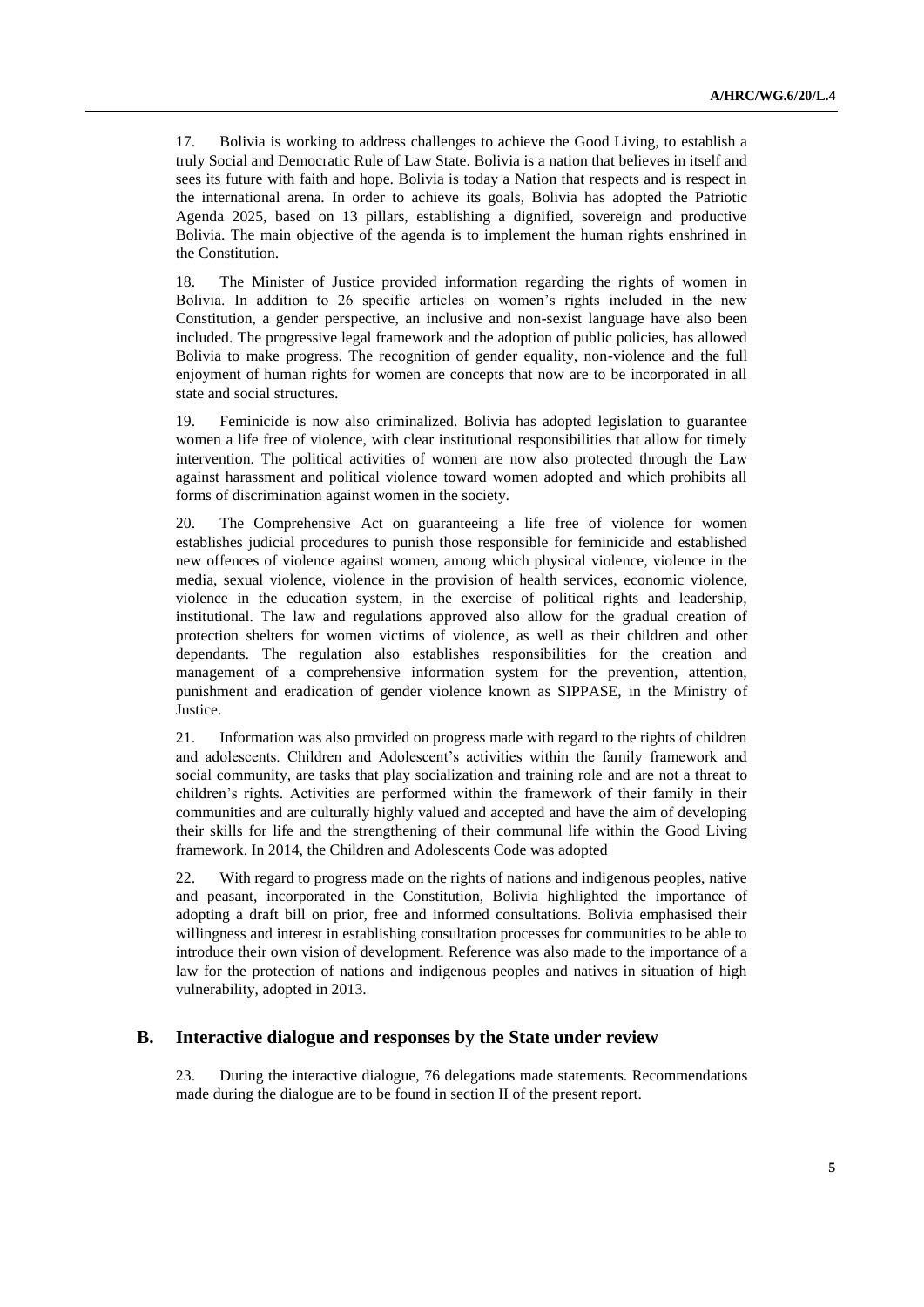24. Ecuador recognized efforts to comply with recommendations received in 2009 the compliance of the First Millennium Development Goal and stated it shows the importance the Bolivian State gives to redistribution of wealth.

25. Cuba recognized efforts to implement recommendations from the first review, in particular the development of indicators on the rights to education, work, health, adequate food, housing and the right of women to a life free from violence.

26. Venezuela (Bolivarian Republic of) underscored that the Bolivia had recovered the control of the country's economy towards a just distribution of wealth and free education. It congratulated Bolivia on progress made in reaching the MDG on extreme poverty.

27. Finland expressed concern that the Bolivia criminalizes abortion and enquired on measures to implement the Acts related to the rights of women and the Strategic National Plan on Sexual and Reproductive Health 2009-2015.

28. France asked the delegation about the evolution of indigenous peoples' justice and its future within the reform being undertaken, as well as about additional measures envisaged to address violence against women.

29. Germany welcomed progress made since Bolivia's last review, especially in combatting poverty and introducing legislation to protect minority rights. It encouraged Bolivia to further these efforts.

30. Equatorial Guinea welcomed the establishment of a Human Rights Education Plan and the implementation of public policies in line with the 2025 Patriotic Agenda, stating these initiatives allow a broader integration of all communities in the territory.

31. Guatemala welcomed the ratification of international instruments, the adoption of laws and creation of mechanisms to strengthen human rights, as well as the reduction of extreme poverty.

32. Hungary stated that according to available data more than 80% of the prison population in Bolivia is awaiting sentence and is being held in pre-trial detention. It expressed concern on the seemingly frequent political interference into judicial proceedings. Reference was made to a case of a Hungarian national.

33. India commended action to implement UPR recommendations and commitment to establish an inter-institutional forum on human rights issues for the preparation of periodic reports.

34. Indonesia welcomed the launching of the Plan on Human Rights Education, the decision to launch a National Day against Racism and All Forms of Discrimination and the formulation of an action plan to eliminate racism and discriminatory practices.

35. Iran (Islamic Republic of) noted positively legislative measures undertaken, the adoption of the Plan on Human Rights, Education, the National Equal Opportunities Plan for women and the National Programme for Combating Gender-based Violence.

36. Ireland expressed concerns about high levels of impunity for human rights violations and urged Bolivia (Plurinational State of) to strengthen rule of law, ensuring that no person or institution is above the law and that impunity for human rights violations is not tolerated.

37. Israel expressed concern that Bolivia (Plurinational State of) still owes reports to treaty bodies, some overdue for more than four years.

38. Italy welcomed efforts to improve the functioning of the judicial system and encouraged Authorities to further engage on the reform of the justice sector and tackle issues concerning delay of justice and overuse of protective custody.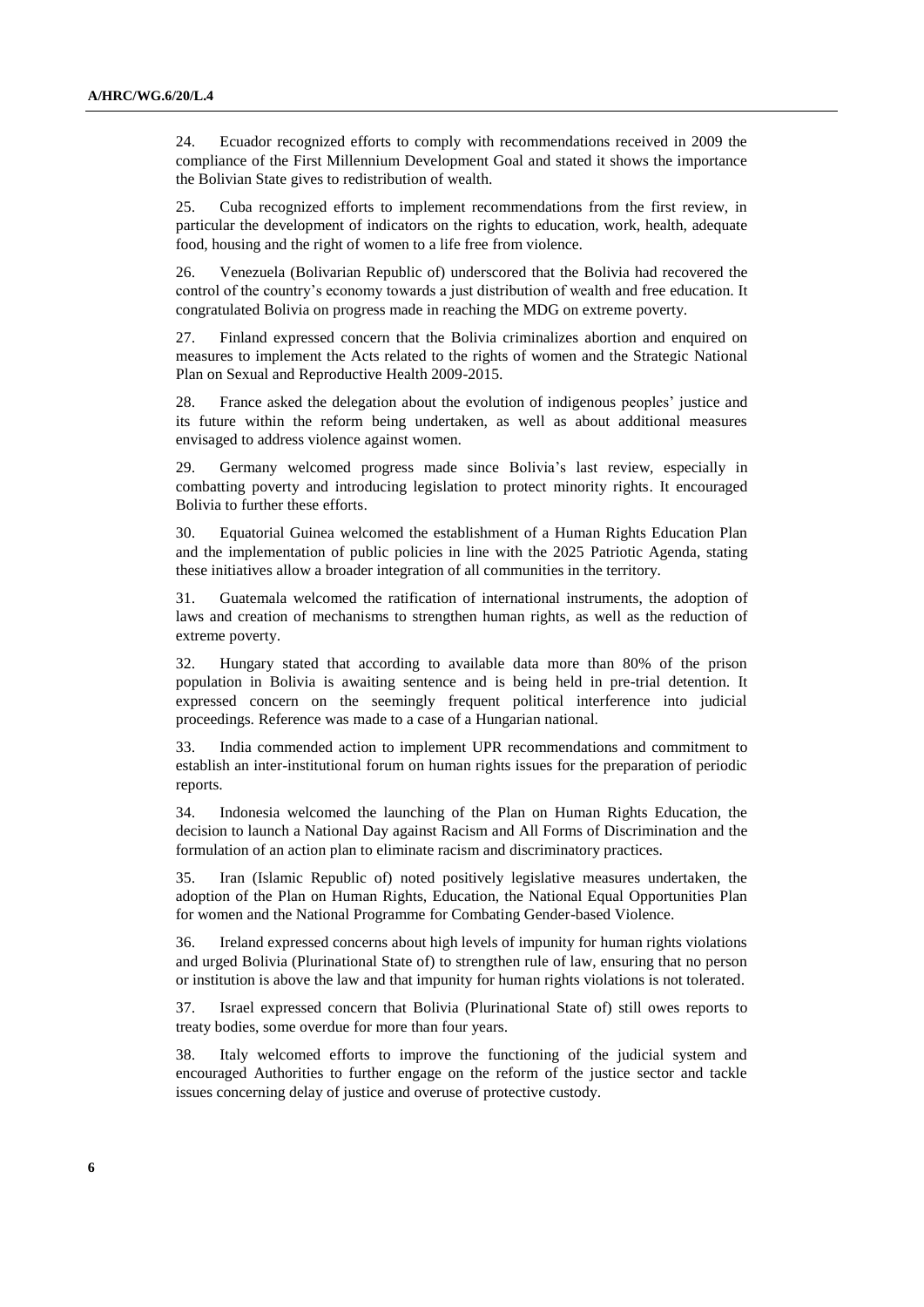39. Kuwait valued Bolivia's (Plurinational State of) efforts towards the enhancement of legal and institutional framework with a view to protecting and promoting human rights and highlighted its cooperation with the mechanisms of the Human Rights Council.

40. Lebanon underscored steps such as the standing invitation extended to the Special Procedures of the Human Rights Council and the legal measures and mechanisms aimed at combating and punishing racism.

41. Malaysia noted positively achievements on poverty eradication, labour and employment policies, children's rights, education, and the right to safe drinking water and sanitation, coinciding with recommendations made by Malaysia during the first UPR Review.

42. Mauritania welcomed all legislative and political initiatives by Bolivia (Bolivarian Republic of) such as the adoption of the Plan of Action 2012-2015 aimed at combating racism and all forms of discrimination. It recommended the adoption of the report on Bolivia (Bolivarian Republic of).

43. Mexico recognized efforts on economic, social and cultural rights, and valued positively the collaboration given to human rights mechanisms that have visited the country, as well as the renewal of the collaboration agreement with the regional office of the High Commissioner for Human Rights.

44. Montenegro enquired on the main challenges that need to be addressed to reduce the number of overdue reports and on the activities to implement fully the 2012-2015 Policy against Racism and All Forms of Discrimination.

45. Morocco congratulated Bolivia for their cooperation with the human rights mechanisms, including the special procedures, as well as efforts to promote economic and social rights of vulnerable persons through the fight against extreme poverty.

46. Netherlands commended Bolivia for supporting the recommendations to uphold and improve the rights of women and girls. It expressed concern about the minimum age at which children will be allowed to work under law 548, as it seems in contradiction to ILO Convention 138.

47. Nicaragua highlighted that the economic, social, community and productive model carried out by the Government of President Evo Morales has made possible that Bolivian society lives in conditions of equality and social justice.

48. Norway congratulated Bolivia to ratify the Protocol to the American Convention for Human Rights and expressed concern about new legislation allowing children as young as ten to work legally and about long delays in trials and legal proceedings.

49. Pakistan commended Bolivia on meeting the MDG relating to extreme poverty. Pakistan also noted that Bolivia had improved access to education, health, basic services, food and housing through a wide range of policy measures.

50. Paraguay underscored the National Equal Opportunities Plan and welcomed the voluntary commitment to create an inter-institutional human rights space. It also stated that the Government's decision to elaborate indicators on education work, health and other subjects will allow important advances.

51. Peru highlighted a number of advances made such as the incorporation of norms on the right to education, bilingual intercultural education and the invitation to all Special Procedures of the Human Rights Council to visit Bolivia (Plurinational State of).

52. Philippines noted policies and programmes to combat racism and all forms of discrimination, and to promote the people's rights to food, water, health and education.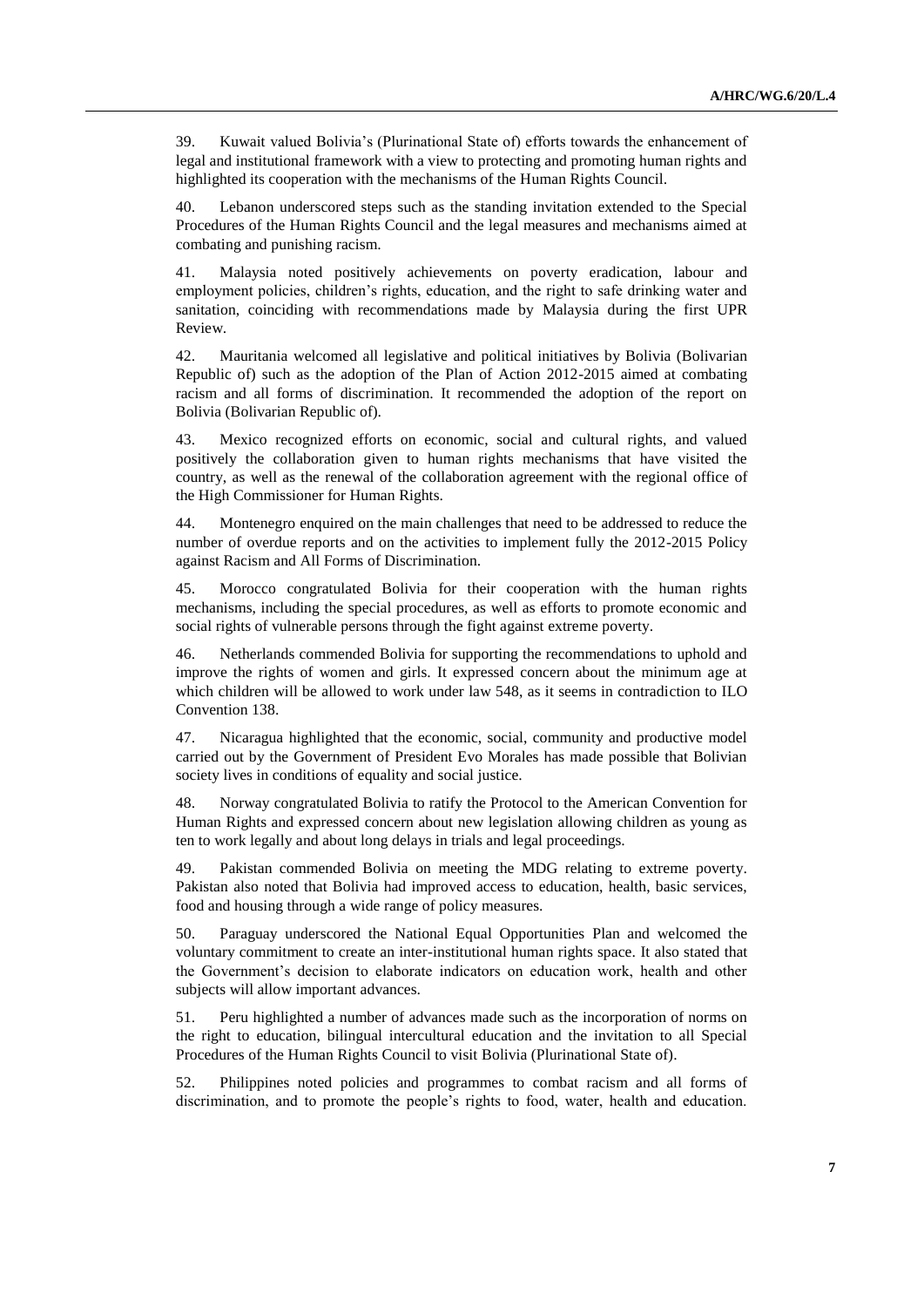Philippines appreciated efforts to eradicate the worst forms of child labour, and actions taken to reduce cases or incidence of human trafficking.

53. Poland expressed concern about the proper implementation of the law regarding preventing violence against women and children and about reports of discrimination of women and children.

54. Portugal commended Bolivia for developing human rights indicators in several key priority areas. Portugal asked for further information on a study that found that 88 percent of the school population suffers some form of violence.

55. Republic of Korea noted Bolivia's standing invitation to Special Procedures and the adoption and implementation of the 2012 – 2015 Action Plan to eliminate racism and all forms of discrimination, as well as the National Anti-Corruption Plan.

56. Romania appreciated the steps taken to accomplish the commitments to uphold the standards of human rights upon Bolivia's election as a member of the Human Rights Council.

57. The Russian Federation commended Bolivia for expanding access to drinking water, medical care, telephone links, electricity, water supplies and modern housing. It noted efforts to combat poverty and progress made in ensuring freedom of belief, improving situation of children and gender equality.

58. Responding to some questions, Bolivia indicated that it had recently adopted a constitutional decision permitting a process in cases of permitted legal abortion, based on the right of women and mothers to decide. In Bolivia, no court order or proceedings were currently required in order to exercise that right.

59. Regarding children's right to work, a Children and Adolescents Code had been adopted; that adoption process had proved a truly extraordinary experience during which many child workers in the country had mobilized and asserted their right to work. Bolivian legislation complied with international treaties, particularly an International Labour Organization convention regarding the matter, however, all laws passed in Bolivia aimed to reflect the objective reality that they attempted to regulate. Work of minors, within the limits set by international treaties and the Bolivian Constitution, was widely protected.

60. One of the pending tasks was the construction of a criminal system that protected individuals' lives and freedom. In Bolivia, many cases occurred in which accused persons attempted to hold up proceedings that were, unfortunately, against the interests of the State. The proceedings against persons who had attempted to destabilize or divide the country are dilated by incidents produce by the own accused. Regulations were being drawn up so that the situation would be corrected in the future.

61. There had been no amendments to an old law on the press and which was still in force, guaranteeing the right to freedom of expression. Although regulations had been adopted, at no time had they been regulations intended to restrict the rights of the communication media or freedom of expression, rather they had been laws that had recognized journalist rights, such as the law known as "Hermanos Peñasco Layme".

62. Senegal took note of positive efforts for the protection of human rights, in particular the economic policy.

63. Sierra Leone commended Bolivia for achievements in the socio-economic sphere, addressing women's rights, promoting human rights training, and including native languages in various teaching programmes.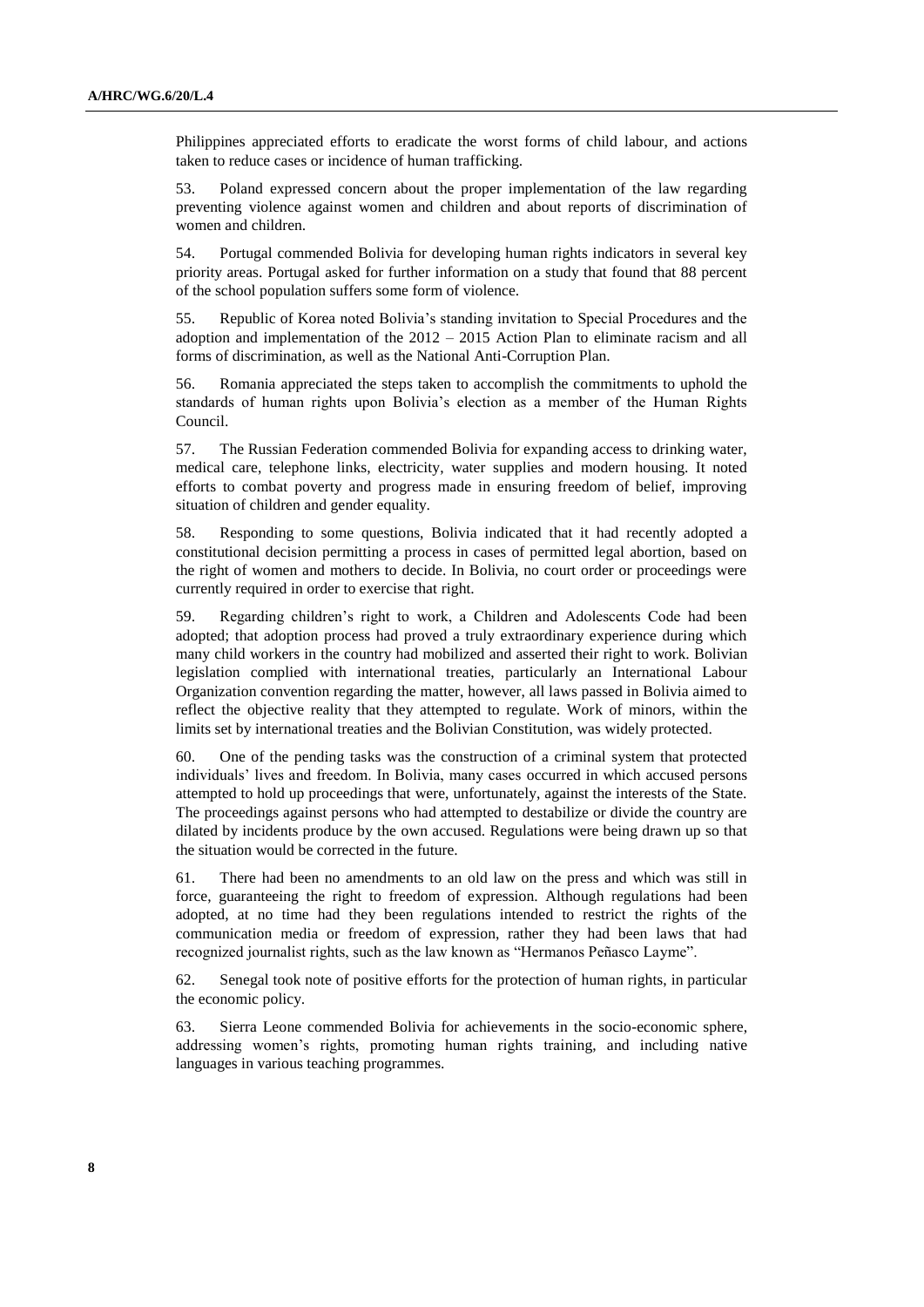64. Singapore noted the passing of the Comprehensive Act on guaranteeing a life free of violence for women and the Gender-based Political Harassment and Violent Act, as well as efforts to promote gender equality in employment and leadership positions.

65. Slovakia welcomed legislative steps taken since the first UPR cycle. It noted that the issue of child labour remained a concern and that justice required further progress and reform.

66. Slovenia noted a Constitutional Court ruling establishing that, in case of rape, victims need to report the offence to have abortion, rather than to have to press charge. Slovenia expressed concern about the legislation allowing children as young as ten to work legally.

67. South Africa commended the concept of "Buen Vivir", which calls for greater accountability over patterns of consumption and production, including by transnational corporations and other business enterprises.

68. Spain congratulated the Government on the adoption of Law 348 to guarantee women a life free of violence, with an integral focus on women protection, in which feminicide was set as a crime.

69. Sri Lanka congratulated Bolivia for achieving the MDG relating to extreme poverty. It also noted efforts to develop the health and education sectors. It further commended the legislative and administrative steps taken to ensure the economic and social development of women, and providing for equal access to political rights.

70. State of Palestine noted the establishment of the National Committee against Racism and All Forms of Discrimination, and the creation of the Vice Minister for Decolonization. It also acknowledged efforts to improve the situation of the most vulnerable population.

71. Sweden noted the new legislation which lowered the minimum age for child labour to 10 years. Sweden also noted that the new law lowered the age of criminal responsibility from 16 to 14 years.

72. Switzerland noted that important improvements in the judicial system are needed and that the implementation of the law to guarantee women a life free from violence should be strengthened.

73. Syrian Arab Republic commended steps to fight against extreme poverty, such as the establishment of the National Fund for Alternative Development, and Programa Semilla.

74. Thailand commended efforts to enhance children's access to education and to increase women's representation in politics. Thailand looked forward to the effective implementation of the recently enacted laws and established institutions to protect the rights of women and girls.

75. Trinidad and Tobago noted the attainment by Bolivia of the MDG related to extreme poverty. It also noted that the right of access to drinking water was enshrined in the Constitution.

76. United Kingdom of Great Britain & Northern Ireland noted the continued emphasis to address poverty and inequality. It welcomed the creation of the Torture Prevention Service urging that it is fully independent of the Ministry of Justice, and that the definition of torture in national legislation is consistent with international law.

77. United States of America noted the high rates of impunity and immunity for government officials facing corruption charges, prolonged preventative detention, politically motivated prosecutions and executive interference in the judiciary.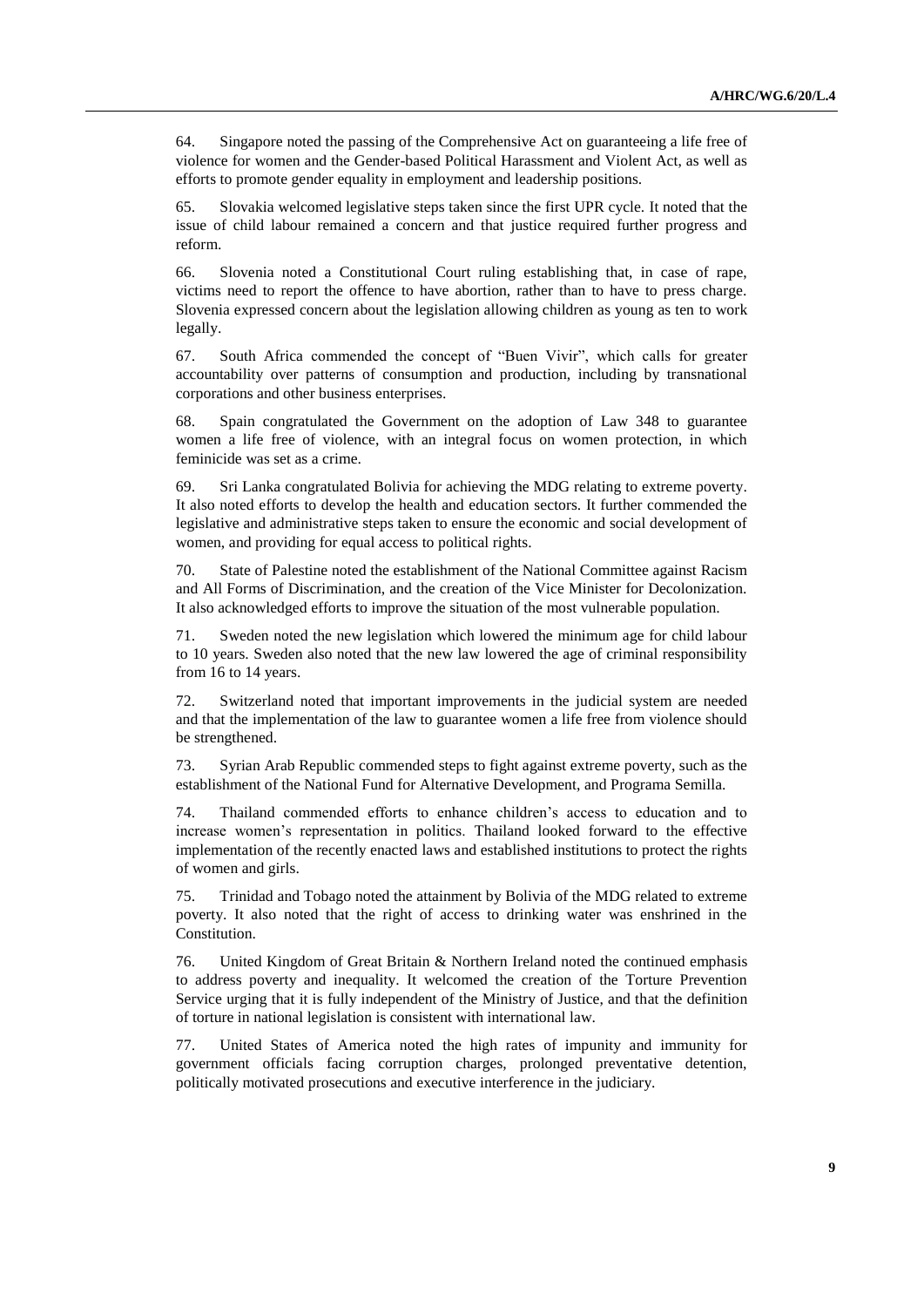78. Uruguay underscored the ratification of a number of international treaties, the open invitation to the Special Procedures of the Human Rights Council, and advances in reduction of extreme poverty and in equitable distribution of income.

79. Ghana welcomed measures to reduce poverty, improve and expand access to safe drinking water and steps taken to ensure that aboriginal campesino nations have access to education meaningful to their culture.

80. Viet Nam congratulated Bolivia for the recent achievements in the field of human rights and improvement of people's living standard.

81. Algeria encouraged Bolivia to continue efforts for the promotion and protection of human rights, notably regarding the fight against extreme poverty, justice, the right to education, right to health and women's rights.

82. Angola commended the progress made for the promotion and protection of human rights since the last UPR. Angola also praised the efforts made to combat extreme poverty. Angola noted Social and Community Housing Programme, which reduces housing deficits in rural areas.

83. Argentina congratulated Bolivia for their efforts to address discrimination, in particular the Plan of Action 2012-2015 that promotes the adoption of policies and legislation to eliminate racial discrimination.

84. Australia noted the legislation being considered by the Congress which requires it to consult with indigenous peoples as part of the policy formulation policy. Australia welcomed the work to address challenges faced by the justice system. Australia expressed concern that the "Boy, Girl and Adolescent Code" exposes children to potential labour exploitation.

85. Austria commended the ratification of international instruments and the good cooperation between Bolivia and OHCHR. Austria regretted reports on mistreatment and unjustified punishment of inmates, and overcrowding. Austria expressed concern about the ineffectiveness of the judicial system.

86. Bangladesh welcomed actions to implement recommendations from the first cycle. It regretted that the commitment for ODA to developing countries has not been realized, hindering the struggle against extreme poverty and the full enjoyment of human rights.

87. Belarus noted comprehensive measures taken in the area of labour relations, ensuring guarantees of stable employment and decent wages. Belarus welcomed efforts to combat trafficking in persons.

88. While taking note of positive developments, Belgium noted however that the situation of women and girls, as well as of children remained a concern.

89. Benin congratulated Bolivia for the recent ratification of international human rights instruments. It requested the support of the international community with a view to allowing the country to reinforce its actions for the protection of human rights in the country.

90. Bhutan was pleased to note Bolivia's efforts in reducing the poverty and the income. It further commended Bolivia for its efforts to promote and protect the rights of women and children and to implement the recommendations from the first review.

91. Brazil noted progress made regarding the achievement of the Millennium Development Goals, as well as the standing invitation extended to the special procedures and the fight against all forms of discrimination. It noted however the persistence of challenges with regard to the eradication of child labour.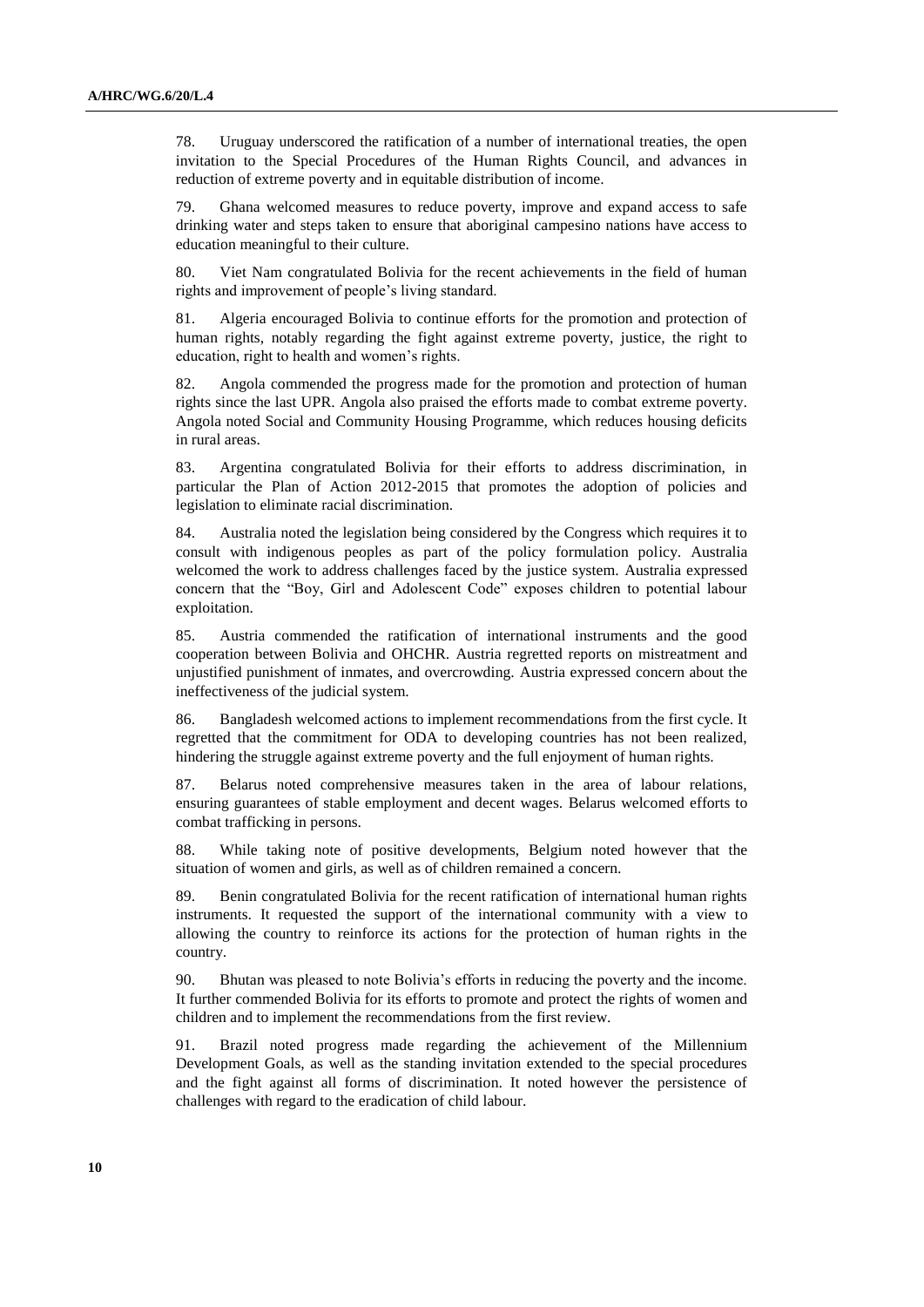92. Burundi welcomed efforts, in particular with regard to policies and strategic plans, including to address racism and other forms of discrimination. It encouraged Bolivia to continue advancing in the promotion and protection of human rights.

93. Canada asked the delegation about the implementation of Law 348 to protect women and guarantee them a life free from violence, including identifying institutions responsible to oversee the implementation of the law. It remained concerned about the use of pre-trial detention in Bolivia.

94. Chile highlighted the recent ratification of the Second Optional Protocol to ICCPR, the Optional Protocol to CRC on a communications procedure and the Optional Protocol to ICESCR, which will require a high degree of implementation.

95. China highlighted that Bolivia had increased investment in education, protecting people's right to decent work and fair and reasonable pay. China noted the particular attention paid to the protection of the rights of women, children, elderly, disabled, indigenous peoples, refugees and migrants.

96. Colombia highlighted the commitment and efforts made by Bolivia to implement the recommendations received during the first review, as well as the transparency and cooperation with the human rights mechanisms.

97. Costa Rica congratulated Bolivia for progress made since the last review. It remained however concerned about the situation of women, the weaknesses in the administration of justice and the persistent of discrimination as a structural problem.

98. Croatia welcomed progress made in improving public health services and education, as well as steps taken towards poverty reduction. It encouraged Bolivia to make further improvements in the justice sector.

99. Egypt noted the recent signing of the inter-American Convention against racism. Egypt also positively noted efforts to prepare the following stage of the National Human Rights Action Plan, as well as the anticipated adoption of the Patriotic Agenda aimed at eradicating extreme poverty.

100. The Czech Republic recognized the important role of human rights defenders in the protection of human rights. With regard to the protection against torture, it welcomed steps taken to establish a national preventive mechanism.

101. The Democratic People's Republic of Korea took note of achievements in the fight against extreme poverty and the strengthening of the socio-political and judicial system to ensure human rights of the people. It congratulated Bolivia for its election to the Human Rights Council.

102. Denmark indicated that Bolivia had accepted Denmark's recommendation in 2009, to avoid further delays in the appointment of members of the highest judicial authorities. According to Bolivia's own evaluation, the new appointments have however not led to the expected change. It took note that Bolivia was currently preparing a new plan for the justice sector.

103. The Dominican Republic highlighted progress made since the last review, in particular with regard to the rights of campesinos and the reduction of extreme poverty and the achievement of the Millennium Development Goals.

104. Responding to additional comments regarding Act No. 348 on violence against women, Bolivia indicated that the law had been promulgated in 2013 and its regulations adopted later through a regulatory decree. The Act was the responsibility of the Ministry of Justice, which had established the Comprehensive Plurinational System for Gender-Based Violence Prevention, Attention, Sanctioning and Eradication, more commonly known as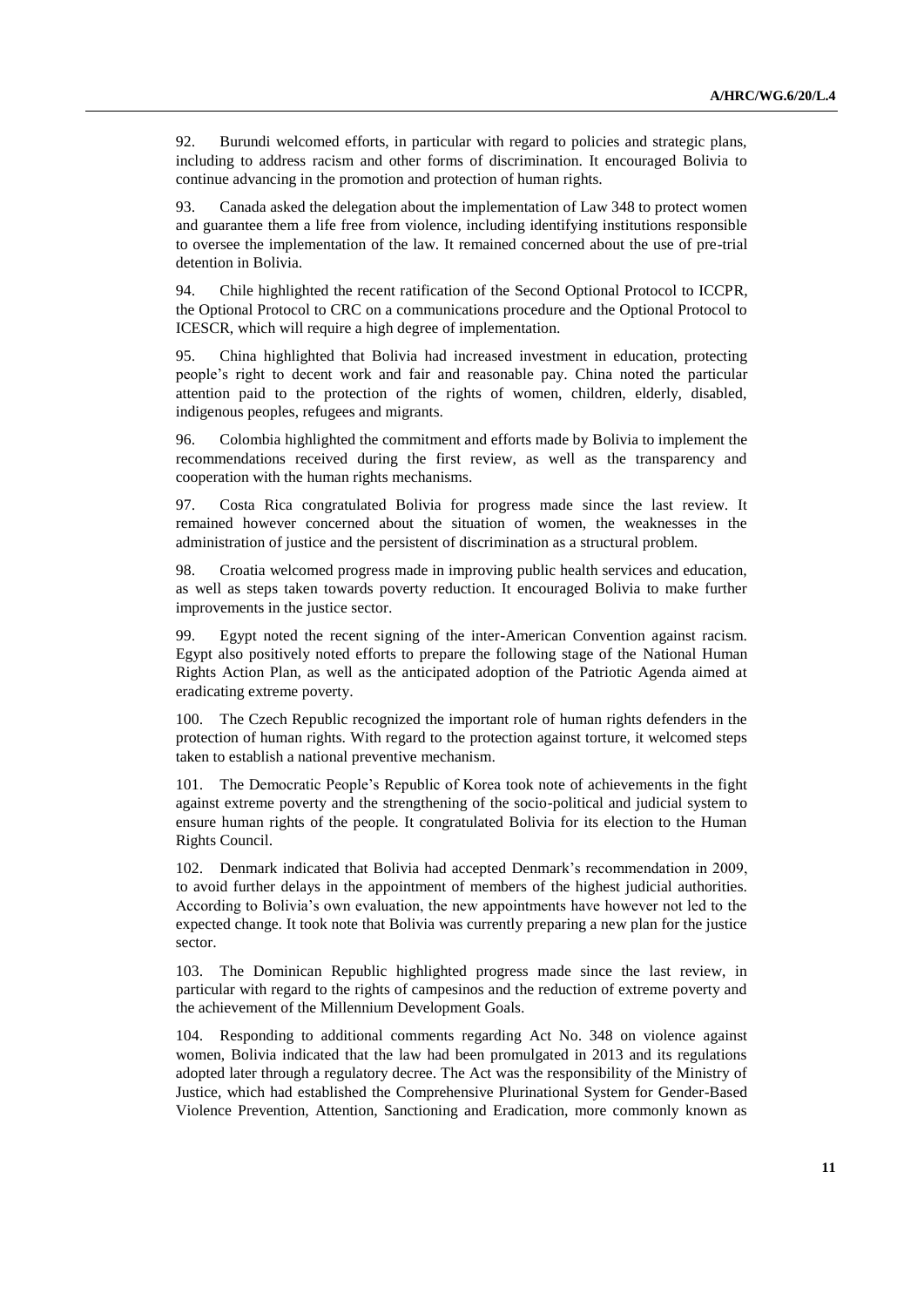SIPPASE. The Act defined more than 20 crimes, which were included in the Criminal Code.

105. Regarding human trafficking, Bolivia indicated that there was a law and a Plurinational Council against Human Trafficking and Smuggling, with all the authorities involved in the matter. There were also departmental councils in the country's nine departments, which met periodically to examine the issue. There were also public policies, a plan regarding trafficking is already in implementation, and agreements with neighbouring countries were about to be signed in order to eradicate the problem.

106. Bolivia further reiterated that Bolivia accepted, with the greatest respect and humility, all the recommendations made in a healthy and positive way. Bolivia welcomed the fact that the large majority of country representatives had valued the efforts that the Plurinational State of Bolivia was undertaking in building a better society for its people. Bolivia regretted interventions which did not correspond with the reality or the truth.

107. The independence of the judiciary was one of the most important issues for Bolivia. The Constitution had established the direct and democratic election of judicial authorities by means of a popular election to guarantee their independence. Additionally, Bolivia had been working to review and improve all Bolivian legislation.

108. Regarding comments made on corruption, Bolivia indicated that claims did not correspond to reality. Since the implementation of the Assembly, a number of laws had been introduced to address corruption. Any persons who had been authorities, inclusive within the current government, who were processed, are serving custodial sentences for corruption. Bolivia was fighting a decisive and head-on battle against all forms of corruption.

109. Bolivia had not adopted legislation which was against children. The legislation adopted objectively recognized the reality in Bolivia, as in other countries.

110. Transitional measures had been put in place to recognize and protect defined age groups of children, who were fighting their own fight to have minimum labour conditions, which would allow them to work protected in some cases under various forms of supervision, control and monitoring. Bolivia would succeed in having protection mechanisms and hopefully in the next five years during the next cycle of the UPR, Bolivia would be able say with satisfaction and dignity that Bolivia had eliminated child labour, particularly for younger children, in accordance with the agreements which Bolivia respected and had ratified.

111. With regard to freedom of expression, Bolivia reiterated that there were no journalists that were persecuted, in prison, or being prosecuted. All the processes that were being undertaken were based on the Printing Act, which was a law that was defended by the journalistic sector; it was a law that was very old, it was almost 100 years old, and it was fully respected. He reiterated again that additional laws had been adopted to benefit journalists, while journalists had wide-ranging freedom in his country.

112. To conclude, Bolivia thanked delegations for the congratulations on becoming a member of the Human Rights Council. Bolivia would make its best efforts to contribute to constructing a human rights culture, in harmony with Mother Earth. In which all countries submitted equally to all instruments and institutions, in order that together and collectively, States could build a better world that protect human rights.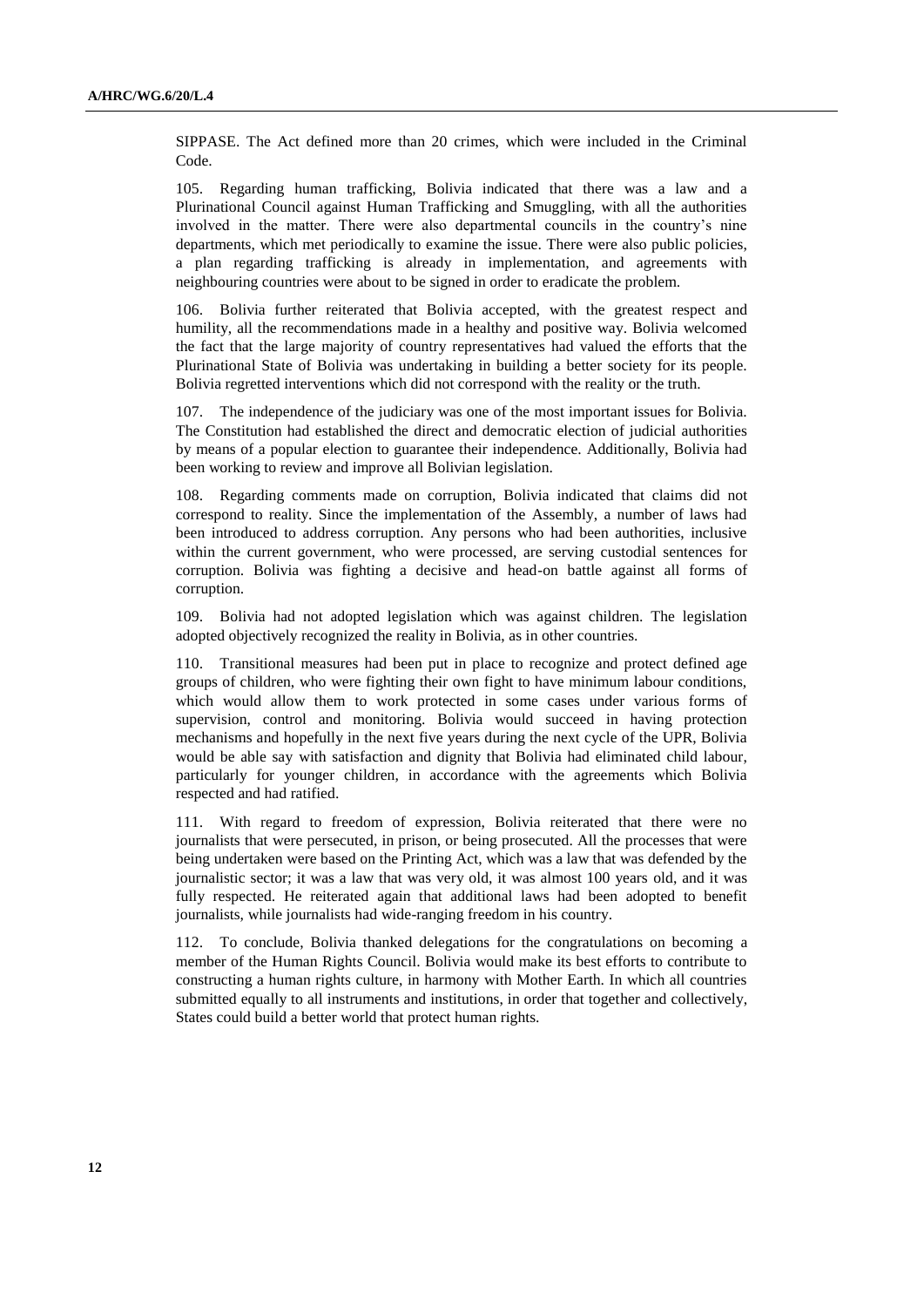## **II. Conclusions and/or recommendations**

**113. The recommendations formulated during the interactive dialogue/listed below have been examined by Bolivia (Plurinational State of) and enjoy the support of Bolivia (Plurinational State of):**

113.1. **Incorporate the Rome Statute into national law (Mexico);**

113.2. **Consider ratifying the UNESCO Convention against Discrimination in Education (Ghana);**

113.3. **Ratify the UNESCO Convention against Discrimination in Education and ensure that primary education is free and compulsory for all (Portugal);**

113.4. **Ratify the Protocol to the American Convention for Human Rights (Norway);**

113.5. **Further strengthening, as to its funding and independence, of the national preventive mechanism under OP-CAT so that it can function effectively and impartially (Czech Republic);**

113.6. **Explore the possibility of creating a monitoring system of international recommendations to facilitate the systematization and follow up to the recommendations of the human rights bodies and special procedures (Paraguay);**

113.7. **Conclude as soon as possible the elaboration of the National Human Rights Plan of Action (paragraph 31 of the National Report) (Peru);**

113.8. **Continue the process of developing human rights indicators (Paraguay);**

113.9. **Finish the development of indicators for the human right to water and sanitation, combating trafficking and smuggling of human beings, and access to justice and fair trial (Peru);**

113.10. **Implement promptly the Patriotic Agenda 2025(Nicaragua);**

113.11. **Protect the social status of the family as the basic unit of the social structure (Egypt);**

113.12. **Continue its positive efforts to further reduce extreme poverty by redistributing wealth among the most needy through appropriate welfare benefits (Malaysia);**

113.13. **Continue providing the necessary fund to support its supply of drinking water programme (Malaysia);**

113.14. **Ensure that any death in custody is investigated by an independent and impartial authority (Austria);**

113.15. **Take effective measures to bring conditions of detention in line with international standards by reducing overcrowding, improving the situation of juveniles and women in prison and promoting non-custodial measures (Austria);**

Conclusions and recommendations will not be edited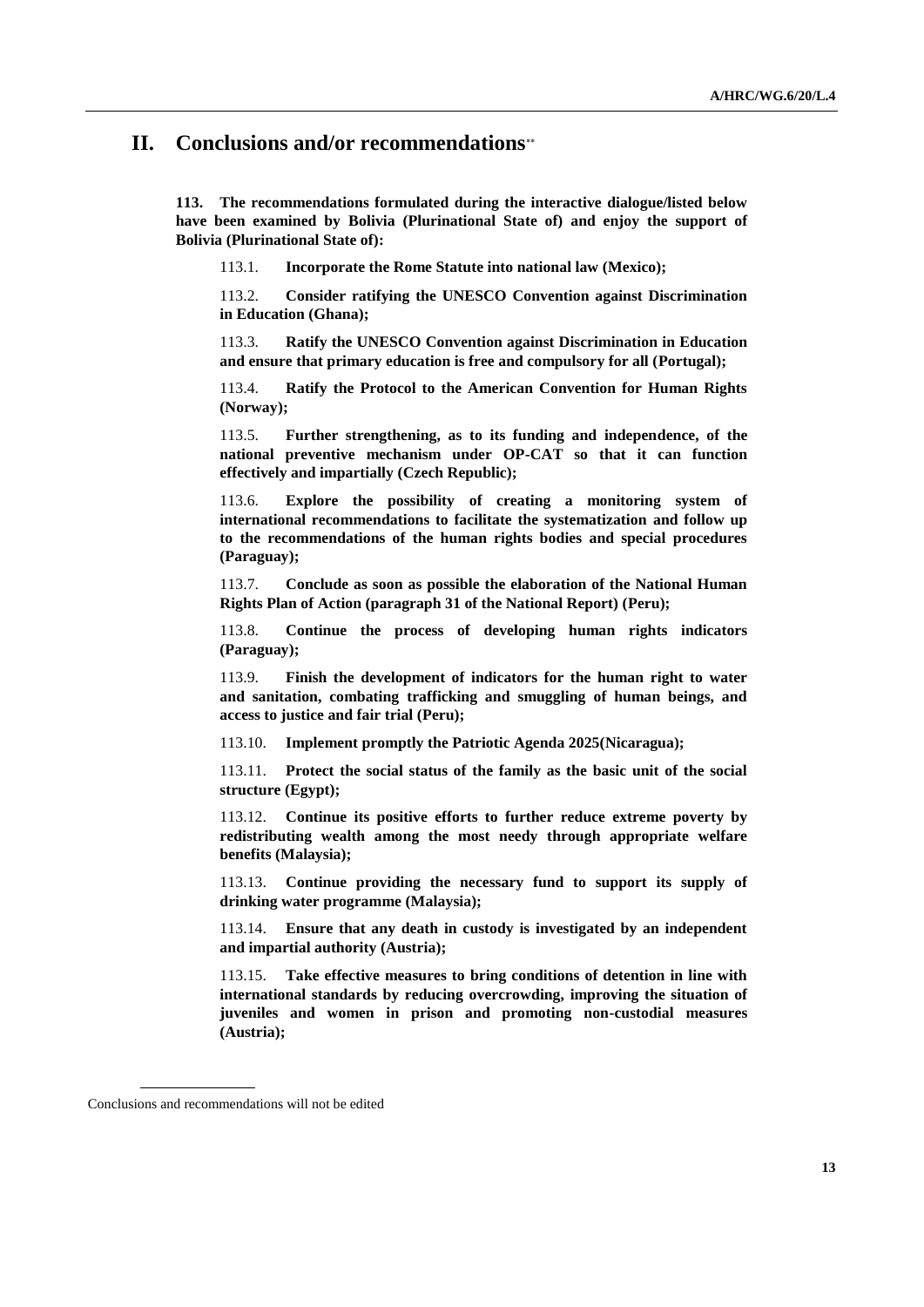113.16. **Introduce an effective plan focusing on the human rights of persons deprived of their liberty, especially children living in prison with their parents, who were deprived of liberty (Poland);**

113.17. **Take steps to improve prison conditions by reducing overcrowding in line with UN Standard Minimum Rules for the Treatment of Prisoners ; implement alternatives to detention ; ensure access to a timely trial for those on remand ; and address the issue of children living with parents in prison (United Kingdom of Great Britain and Northern Ireland);** 

113.18. **Bring conditions of detention in conformity with the United Nations Standard Minimum Rules for the Treatment of Prisoners and develop protection measures for women deprived of their liberty, in line with the Bangkok Rules, as well for children living in prison with a parent (Switzerland);**

113.19. **Continue to seek measures to avoid the permanence of children with their imprisoned parents who are serving prison sentences, so as not to expose them to conditions that may affect their development (Uruguay);**

113.20. **Ensure that the new plan for a reorganization of the justice sector, as mentioned in the Government Program 2015-2020, guarantees the impartiality of the courts, full access for all citizens, and sufficient resources at all levels (Denmark);**

113.21. **Continue to work with other partners to reform its justice system through training programmes (Australia);**

113.22. **Pursue and reinforce judicial reforms initiated and improve access to justice in all its territory, with a view to consolidate the independence and efficiency of the judicial system (Switzerland);**

113.23. **Continue promoting access to justice as a mean to combat violations of rights, in particular those of persons deprived of their liberty (Brazil);**

113.24. **Take concrete measures to guarantee access to justice as well as fair and timely public trials by allocating sufficient resources to the judiciary and by improving the administration of justice (Austria);**

113.25. **Adopt further measures to reduce prison overcrowding,** *inter alia* **through reducing the rate of pre-trial detention (Czech Republic);**

113.26. **Thoroughly investigate the human rights violations committed between 1964 and 1982 to bring those responsible to justice and ensure full and effective reparation for victims (Ireland);**

113.27. **Improve protection mechanisms for migrants and consider establishing return programmes for migrants (Philippines);**

113.28. **Adopt a national action plan on Security Council resolution 1325 on Women Peace and Security (Portugal);**

113.29. **Closely follow guidelines in the relevant UNGA resolutions in its endeavour to prevent and combat violence against women and children (Thailand);**

113.30. **Intensify efforts to pass the legislation on sexual and reproductive rights in accordance with international obligations assumed under the Convention on the Elimination of All Forms of Discrimination against Women (Uruguay);**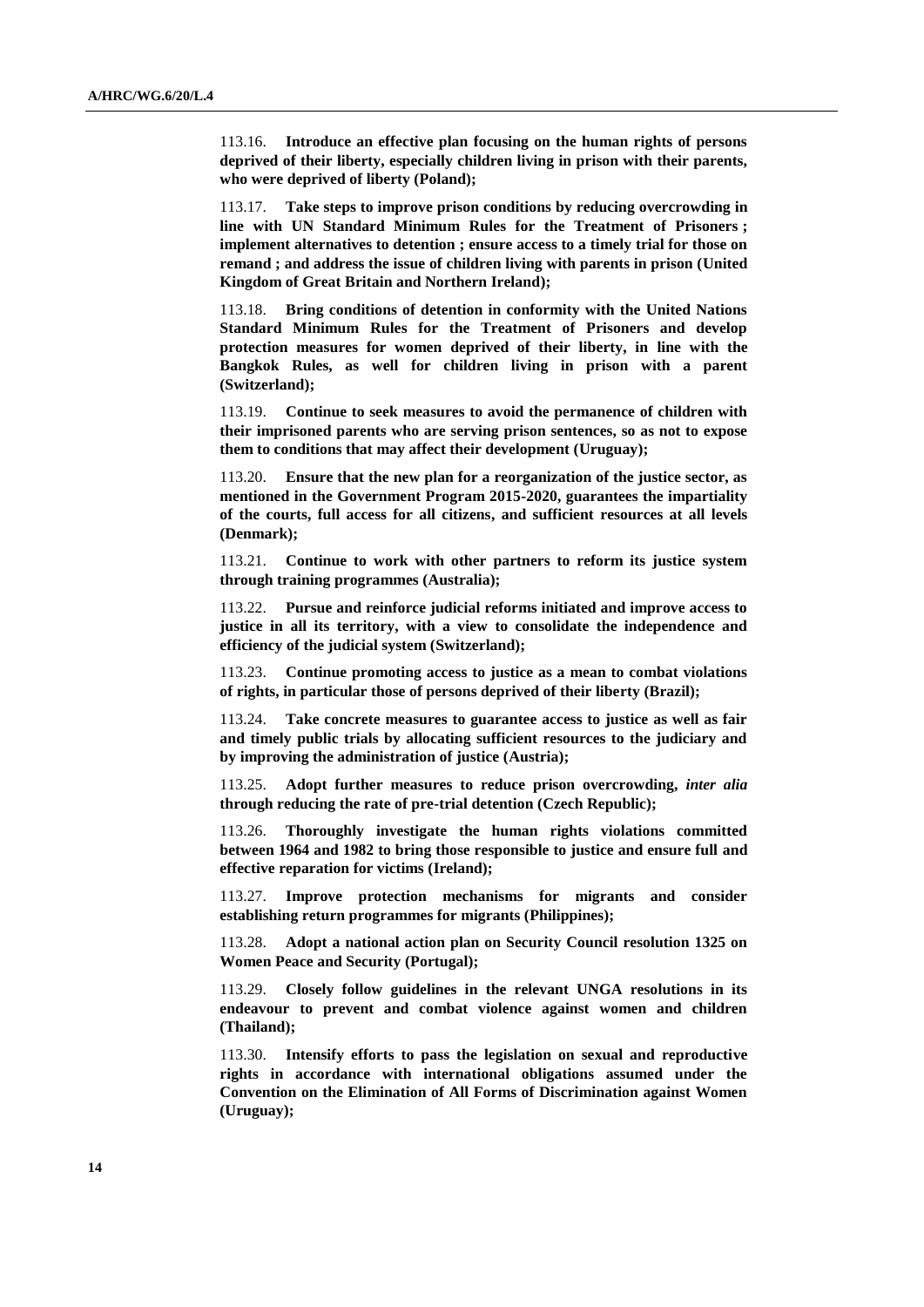113.31. **Revise penal laws regarding criminalization of women and girls in case of abortion as well as of the doctors who practice it (Uruguay);**

113.32. **Improve the allocation of human and financial resources to the Ombudsman Offices for Children and Adolescents and Prosecutors Offices to effectively combat and address violence against children and adolescents (Chile);**

113.33. **Continue with major coordinated efforts of the State, civil society and other relevant actors to fulfil the Plurinational Plan for Children, Childhood and Adolescence, implementation expected from 2014 to 2025, while considering the importance deserved by the empowerment of the rights of beneficiaries, and the sensitization of society for a proper inclusion (Ecuador);**

113.34. **Pursue efforts to implement the Plurinational Plan for Infants, Children and Adolescents 2014-2025 (Algeria);**

113.35. **Introduce effective and comprehensive measures to prevent violence against children and to eliminate the worst forms of child labour (Poland);**

113.36. **Protect children and adolescents who are working and are obliged to work through implementation of real and effective policies that consider their family situation, taking into account the Convention on the Rights of the Child (Sweden);**

113.37. **Finalize the five-year national plan for the prevention and gradual eradication of the worst forms of child labour and the protection of adolescents workers, and take appropriate measures to implement it (Syrian Arab Republic);**

113.38. **Take additional measures to prevent abuse of children, particularly in schools, to investigate such abuses and bring perpetrators to trial (Montenegro);**

113.39. **Take all necessary measures to bring its legislation on child labour in line with international obligations and continue implementing the programmes that provide education facilities for working children (Netherlands);**

113.40. **Address the issue of violence in schools as matter of priority and take the appropriate measures to put an end to all forms of ill-treatment and abuses, including sexual violence, perpetrated in schools, including the necessary measures to protect the victims and to ensure that those responsible are brought to justice (Portugal);**

113.41. **Develop and implement programmes to eradicate the worst forms of child labour such as mining of rivers and brick factories (Sweden);**

113.42. **Make every effort to eradicate hazardous forms of child labour and sexual exploitation of minors and ensure that the offences are effectively investigated and prosecuted (Republic of Korea);**

113.43. **Take all available measures to prevent all forms of violence against children and to bring cases of abuse to justice (Sweden);**

113.44. **Ensure that the recently adopted legislation on the minimum legal age to work is properly applied (Italy);**

113.45. **Strengthen access to the rights to education of infants, without discrimination, including the improvement of educational infrastructure, with a particular emphasis on the infant population in rural areas, and children and**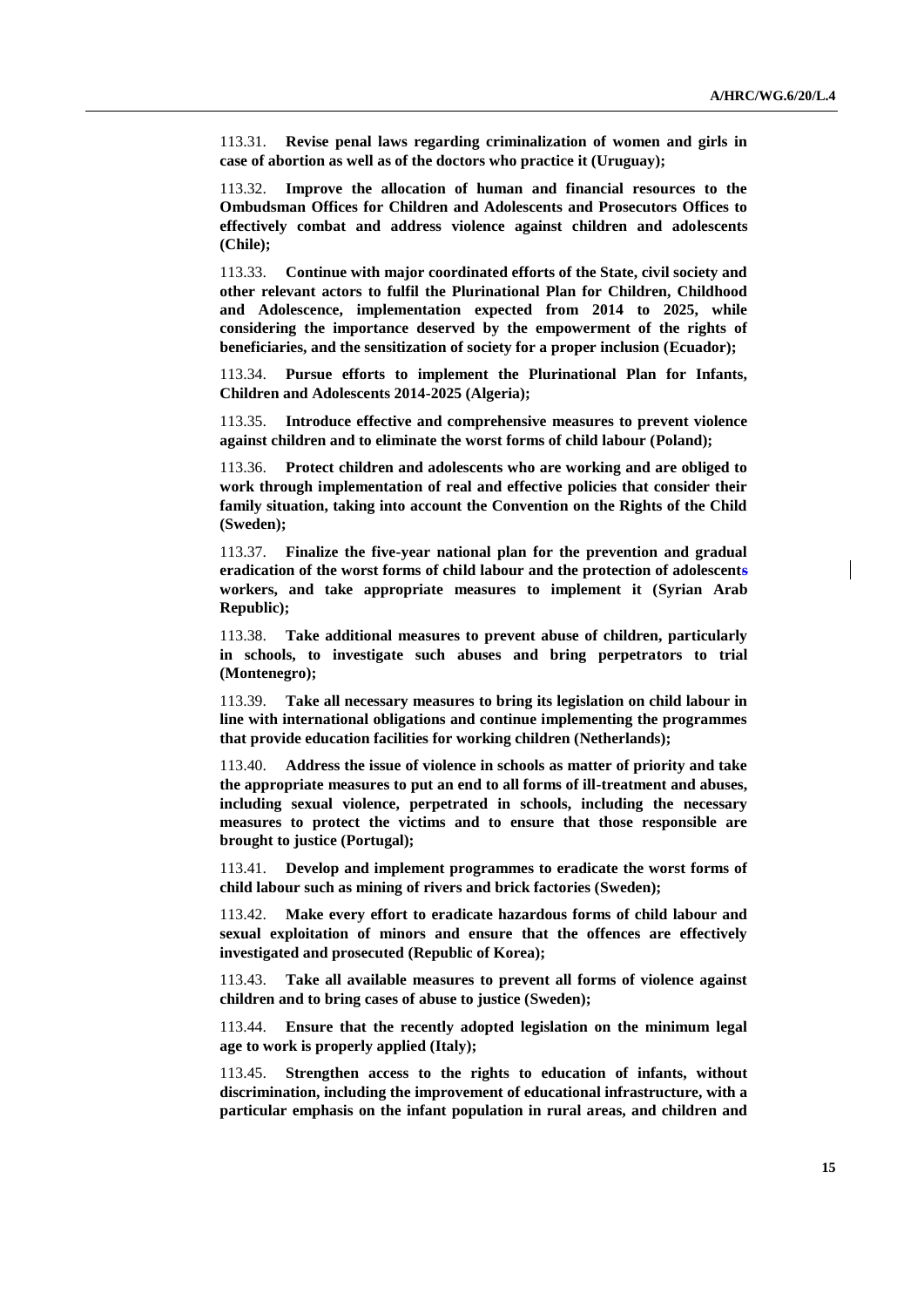**adolescents living on the streets Implement human rights education and training programmes aimed at combating discrimination based on ethnicity (Colombia);**

113.46. **Ensure that legislation on consultation with indigenous groups is well-formed, take into account indigenous peoples' concerns, and is effectively implemented (Australia);**

**114. The following enjoy the support of Bolivia (Plurinational State of) which considers that they are already implemented or in the process of implementation.**

114.1. **Continue to ratify the relevant universal human rights instruments to which is not yet a contracting party (Romania);**

114.2. **Pursue its cooperation with human rights mechanisms (Benin);**

114.3. **Cooperate with treaty bodies, submitting pending reports (Israel);**

114.4. **Enhance its cooperation with UN OHCHR (Kuwait);**

114.5. **Pursue actions to achieve the Millennium Development Goals (Senegal);**

114.6. **Pursue this very important work [developing human rights indicators in several key priority areas], which strengthen the human rights implementation on the ground (Portugal);**

114.7. **Continue to actively implement strategies and programmes for protection and social support of vulnerable groups (Russian Federation);** 

114.8. **Strengthen programmes aiming at the enjoyment of the fundamental rights of the Bolivian people (Benin);**

114.9. **Introduce gender equality issues, as well as non-discrimination and non-violence due to gender identity and sexual orientation in education programmes, in the school regulations and in the training of teachers (Colombia);**

114.10. **Continue its policy to ensure comprehensive protection of citizen's economic, social and cultural rights (Democratic People's Republic of Korea);**

114.11. **Continue promoting its accurate social protection programs (Venezuela (Bolivarian Republic of));**

114.12. **Continue its firm social investment policies (Venezuela (Bolivarian Republic of));**

114.13. **Introduce further measures to sustain and reinforce progresses made in poverty reduction (Viet Nam);**

114.14. **Pursue efforts to combat extreme poverty and notably, within the framework of the Patriotic Agenda 2025 (Algeria);**

114.15. **Strengthen its policies and programmes to continue reducing extreme poverty in the country (Cuba);**

114.16. **Continue its efforts with a view to combating poverty and to make social services accessible for all the components of the society (Kuwait);**

114.17. **Pursue efforts regarding the fight against extreme poverty (Morocco);**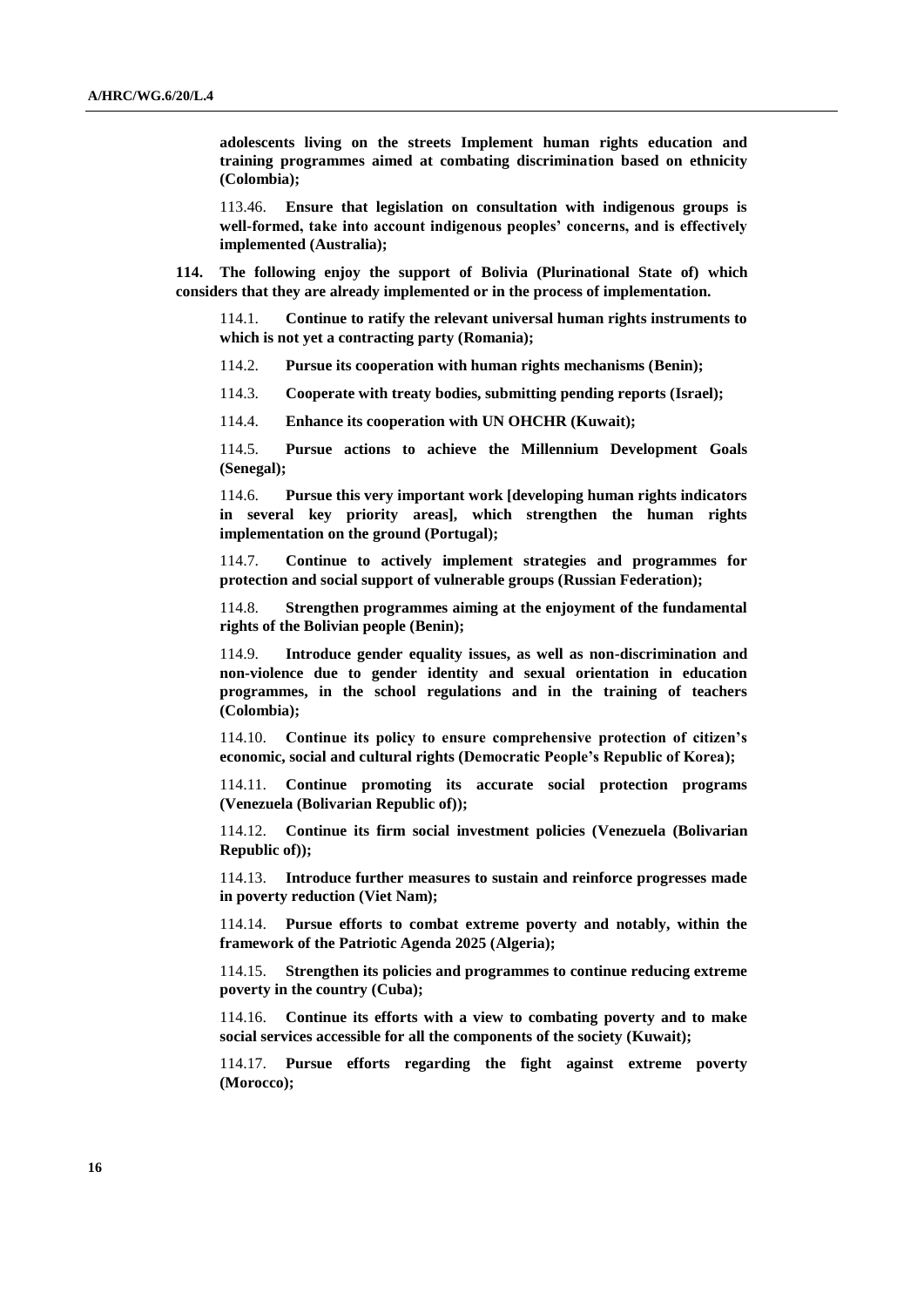114.18. **Continue to push forward economic and social development and prioritize eradication of poverty and to further improve living standard of people (China);**

114.19. **Pursue its strategic policy emphasizing the universality of care and access to health services (Equatorial Guinea);**

114.20. **Guarantee universal access to health services and institutions (Senegal);**

114.21. **Implement the Strategic National Plan on Sexual and Reproductive Health 2009-2015 including allocating adequate budgetary resources for its full and effective implementation. Bolivia should ensure efficient access to information for women and girls about their rights. (Finland);**

114.22. **Intensify its efforts to implement the national literacy programs in peri-urban and rural areas (Equatorial Guinea);**

114.23. **Continue its efforts in implementing the Plan on Human Rights Education as part of Bolivia's human rights education system (Indonesia);**

114.24. **Continue its efforts to provide greater access to education and employment (Pakistan);**

114.25. **Continue to pay attention to ensuring the exercise of the right to education for all (Belarus);**

114.26. **Continue strengthening its inclusive and accurate education policy (Venezuela (Bolivarian Republic of));**

114.27. **Promote human rights through education and training (Senegal);**

114.28. **Further progress in the implementation of the National Literacy Programs Yes I can and Yes I can continue (Nicaragua);**

114.29. **Continue to attach importance to environmental protection and achieve harmonious development of people and nature (China);**

114.30. **Make continued efforts in promoting sustainable development of health sector, while strengthening the partnership with the local community in delivering high-quality health services to all citizens (Democratic People's Republic of Korea);**

114.31. **Strengthen efforts to adequately implement policy, legislative, regulatory and administrative measures to combat discrimination, towards social inclusion (Ecuador);**

114.32. **Redouble efforts to implement anti-discrimination laws and policies, including through more intensive public awareness campaign (Philippines);**

114.33. **Ensure the rigorous implementation of the anti-discrimination legislation in order to ensure the respect of the rights of all Bolivian citizens (Romania);**

114.34. **Establish mechanisms for the evaluation and follow-up of the implementation of human rights public policies and programmes, in particular those referred to the fight against discrimination in all its forms and on any grounds, taking into account the recommendations from the universal periodic review and other human rights mechanisms (Colombia);**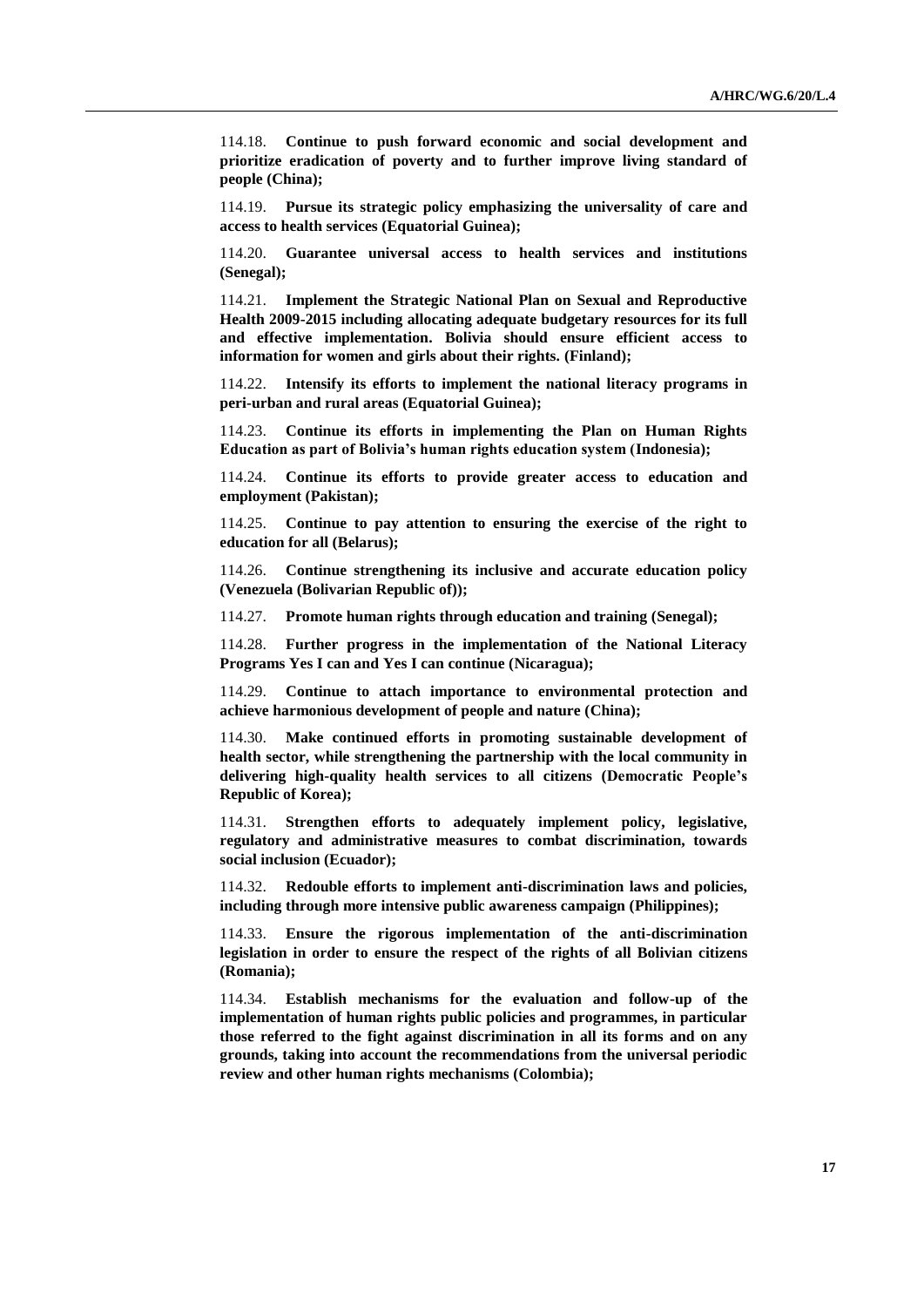114.35. **Address the underlying structural factors regarding discrimination against indigenous peoples and Afro-Bolivians and set and monitor the implementation of concrete equality targets (Republic of Korea);**

114.36. **Continue its efforts to fully implement the 2012 – 2015 plan of action against racism and all forms of discrimination (State of Palestine);**

114.37. **Take further measures to combat racism and all forms of discrimination, especially with respect to women, children, indigenous people and Afro-Bolivians (Trinidad and Tobago);**

114.38. **Sustain its National Action Plan against Racism and All Forms of Discrimination and continue to implement it at all levels (Indonesia);**

114.39. **Prosecute all cases of racial violence and discrimination (Sierra Leone);**

114.40. **Implement human rights education and training programmes aimed at combating discrimination based on ethnic origin (Costa Rica);**

114.41. **Boost its activities to combat discrimination against migrant workers (Iran (Islamic Republic of));**

114.42. **Take steps to complete the establishment of the National Preventive Mechanism in accordance with OP-CAT (Ghana);**

114.43. **Complete the national process on the establishment of a National Preventative Mechanism in accordance with OP-CAT (South Africa);**

114.44. **Continue its efforts to combat corruption and strengthen the rule of law (Singapore);**

114.45. **Reinforce the mandates of the National Council to Fight Corruption (Senegal);**

114.46. **Strengthen the legislative provisions concerning on equality (Equatorial Guinea);**

114.47. **Prevent deaths in custody and punish those responsible for such deaths (Ghana);**

114.48. **Strengthen trans-boundary checkpoints, and the specialized security and judicial authorities to combat human trafficking (Lebanon);**

114.49. **Strengthen actions to ensure the effective implementation of legislation aiming at reducing and eliminating trafficking and smuggling of persons (Argentina);**

114.50. **Establish a policy concerning the return of victims of human trafficking and their rehabilitation and reintegration into the work market (Lebanon);**

114.51. **Step up efforts to combat crime to work on national plan of action against human trafficking and to prevent sexual slavery and violence in the family (Russian Federation);** 

114.52. **Establish standard operating procedures for the identification of victims of human trafficking (Trinidad and Tobago);**

114.53. **Develop the measures in the area of combating human trafficking and this includes by expanding regional and international cooperation (Belarus);**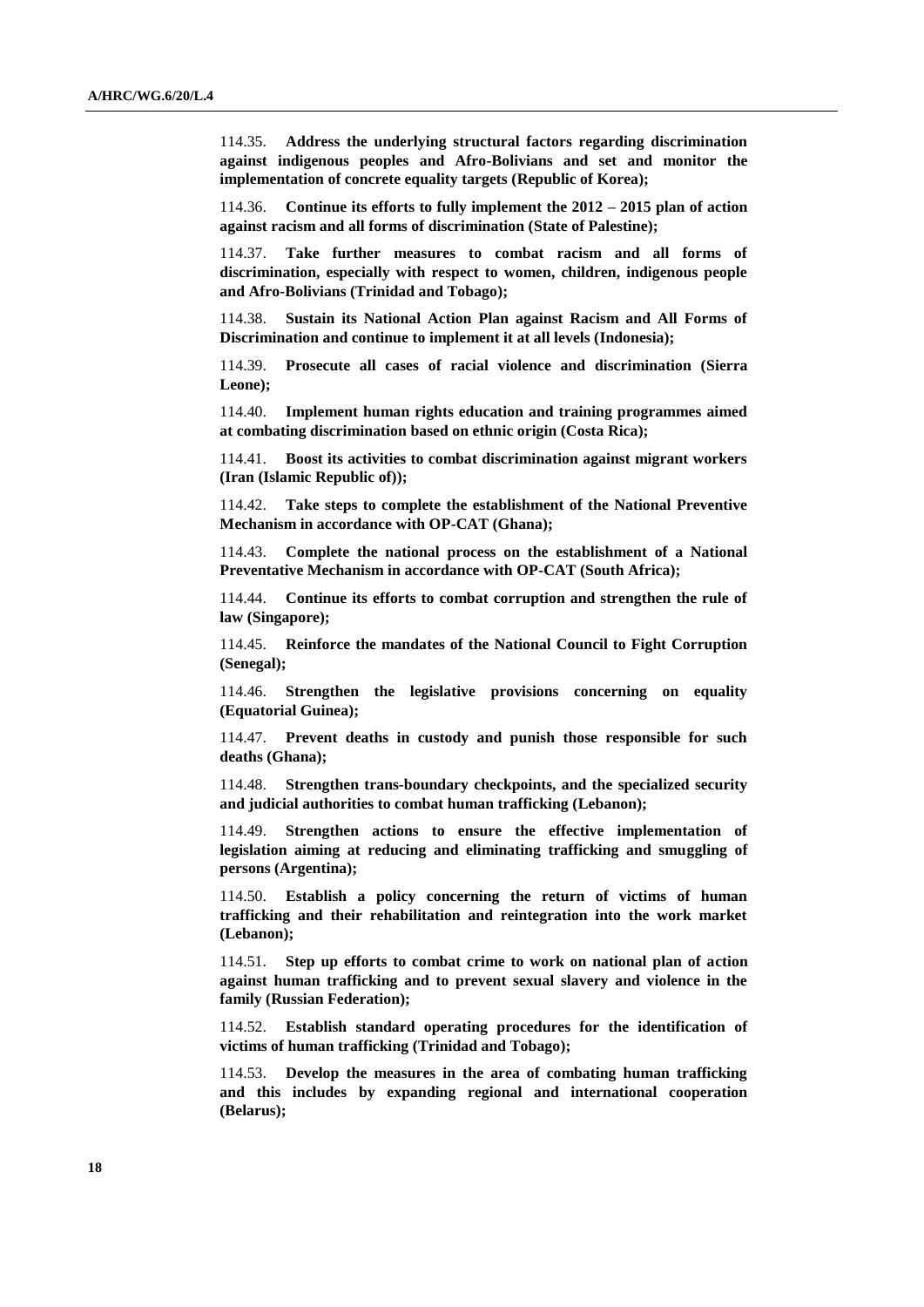114.54. **Continue prevention, protection and assistance for the victims of trafficking (Iran (Islamic Republic of));**

114.55. **Establish legislation to monitor and address human trafficking (Sierra Leone);**

114.56. **Urgently review the legal grounds and practice of pre-trial detention that will effectively limit its use and duration (Hungary);**

114.57. **Take steps, including allocating adequate resources, to strengthen the capacity and independence of the judiciary to improve the fair and timely administration of justice (United Kingdom of Great Britain and Northern Ireland);**

114.58. **Incorporate the recommendations from treaty monitoring bodies and from the special procedures regarding the administration of justice within the Sectorial Plan for Plural Justice 2013-2025 (Costa Rica);**

114.59. **Increase measures aiming at guaranteeing an efficient justice system, including the effective access to legal representation, paying particular attention to recommendations made by the Committee against Torture (Chile);**

114.60. **Guarantee fully the independence of the judiciary, in conformity with relevant international norms (France);**

114.61. **Respect and fortify the independence of the judiciary to ensure the fair and equal application of justice and the rule of law (United States of America);**

114.62. **Reinforce measures to ensure that the judiciary is independent and free of political and economic interference and combat irregularities and delays in the administration of justice (Croatia);** 

114.63. **Initiate a comprehensive set of measures to address existing inefficiencies within the judicial system including ensuring efficient prosecution and crime prevention while guaranteeing judicial independence, including that of the constitutional court. This also compromises the provision of social rehabilitation, reduction of time needed for investigative custody and taking steps to avoid prison overcrowding (Germany);**

114.64. **Take all necessary measures to ensure the independence and the correct operation of the judiciary (Italy);**

114.65. **Continue to take further steps for enhancing access to justice (India);**

114.66. **Reduce delays in investigations and prosecutions by police, judges and prosecutors by creating mechanisms to fully implement legal and constitutional provisions guaranteeing access to justice for both victims of crime and offenders (Canada);**

114.67. **Expeditiously and fully investigate and prosecute acts of violence and discrimination targeting women, indigenous, and LGBTI persons and guarantees an effective remedy to victims and their families (Ireland);**

114.68. **Reinforce existing legislation to ensure a fair judicial treatment, especially for the most vulnerable categories, such as women and children (Italy);**

114.69. **Respect legislation on maximum duration of pre-trial detention, and implement alternatives to preventive detention (Norway);**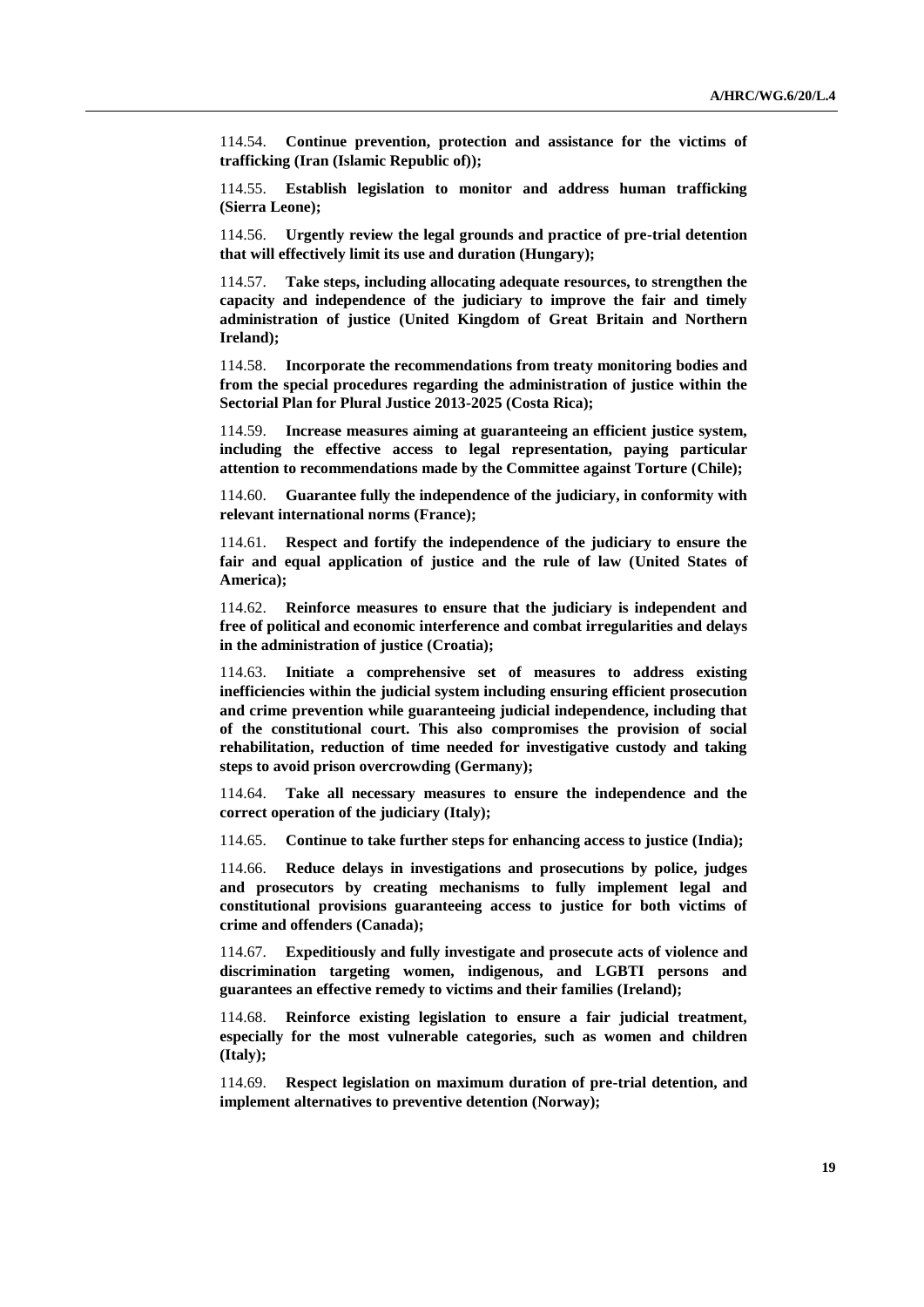114.70. **Continue intensifying efforts to create an independent and autonomous truth commission in accordance with international standards, that may enable the establishment of a fair and transparent mechanism to ensure effective remedy for victims of human rights violations (Uruguay);**

114.71. **Further advance to democratize communication and information (Venezuela (Bolivarian Republic of));**

114.72. **Ensure security and protection of all journalists and mediainstitutions, and that legislation comply with international standards on free speech (Norway);**

114.73. **Ensure that journalists and reporters can freely exercise their right to freedom of expression (Israel);**

114.74. **Reinforce on-going measures for the promotion of freedom of expression , freedom of association and freedom of the press (Senegal);**

114.75. **Continue promoting the active participation and empowerment of young people in the processes of national decision making (Nicaragua);**

114.76. **Review respective legislation to eliminate the requirement of prior judicial authorization for therapeutical abortion and abortion in cases of rape and incest (Slovenia);**

114.77. **Create regulations and public policies in favour of sexual and reproductive rights, especially those of women and indigenous population (Mexico);**

114.78. **Recognize migrants and their families as a vulnerable group and implement measures in law and practice for the protection and promotion of their rights (Mexico);**

114.79. **Strengthen and increase current efforts, including through international cooperation, aimed at protecting the rights of children and women, with a particular emphasis on combating violence against women and social exclusion, in line with international instruments that Bolivia is party to (Brazil);**

114.80. **Continue to pay attention to women and children related issues (India);**

114.81. **Continue working to eliminate gender stereotypes and conduct awareness raising campaigns at the national level in order to combat it. (Guatemala);**

114.82. **Ensure that gender issues and women's rights are mainstreamed in all Government programmes, particularly in labour and employment and antipoverty measures (Philippines);**

114.83. **Approve appropriate budget allocations and resources for the protection of women and women programs, particularly in the areas of justice, health and equal opportunities (Spain);**

114.84. **Continue its efforts to achieve gender equality and tackle discrimination against women in law and practice (Pakistan);**

114.85. **Intensify ongoing actions to eliminate discrimination against women at all levels in society (Sri Lanka);**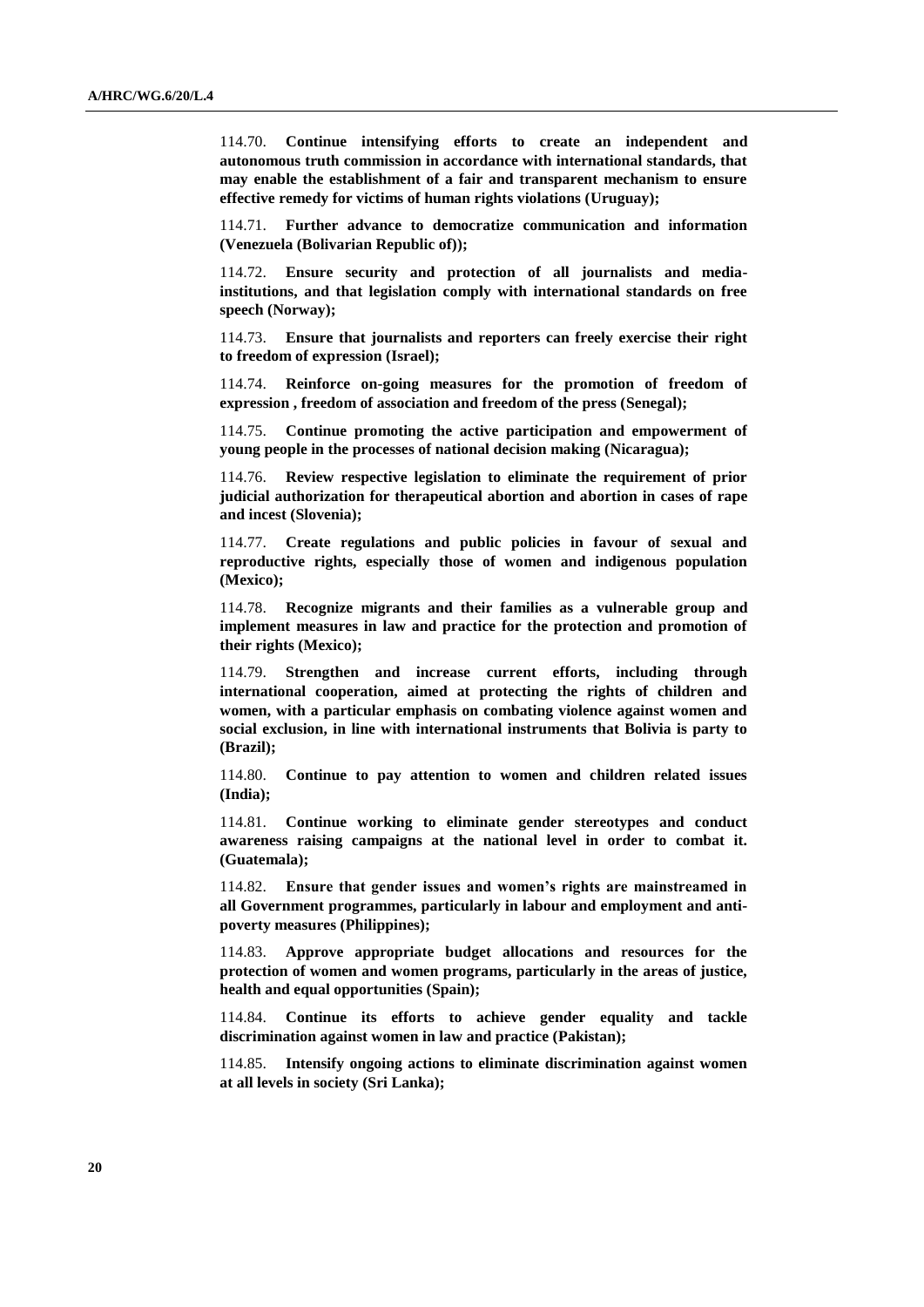114.86. **Continue current efforts to promote and protect the rights of rural women (Syrian Arab Republic);**

114.87. **Increase efforts to promote gender equality, especially with regards to work opportunities and health access, and to introduce gender components in education and professional training (Italy);**

114.88. **Fully implement the Comprehensive Act 348 on Guaranteeing a Life Free of Violence for Women (South Africa);**

114.89. **Intensify efforts to prevent violence against women, particularly domestic and sexual violence (Montenegro);**

114.90. **Pursue efforts regarding the fight on violence against women (Morocco);**

114.91. **Continue to implement policies to protect women against violence and promote gender equality (Singapore);**

114.92. **Continue its efforts to overcome gaps and implement provisions to address gender violence as well as to carry out prompt, thorough and impartial investigations into all complaints of gender-based violence (Slovenia);**

114.93. **Take all necessary measures to ensure effective access to justice to victims of gender violence (Belgium);**

114.94. **Provide sufficient resources to institutions responsible for implementing Law 348, the legislation that guarantees women a life free from violence, in order to improve access to justice and to ensure accountability in cases of violence against women (Canada);**

114.95. **Take specific measures to fight violence against women (France);**

114.96. **Take effective measures to further implement the normative framework for combating violence against women, including by allocating sufficient resources for the construction of shelters for victims (Republic of Korea);**

114.97. **Implement comprehensive measures to eliminate violence against women and sexual abuse of children (Sierra Leone);**

114.98. **Reinforce instances established by law to combat violence against women and put in place a system for the protection, prevention and effective punishment, in favour of women victims of violence (Switzerland);**

114.99. **Establish more administrative instruments and allocate more funds with a view to effective implementation of legislations on combating violence against women (Viet Nam);**

114.100. **Undertake awareness-raising campaigns to sensitize law enforcement officials and the judiciary on violence against women and girls, within the framework of the new Law 348 "The Comprehensive Act on guaranteeing a life free of violence for women" (Belgium);**

114.101. **Implement effectively the new legal framework to guarantee women a life free from violence, providing all necessary resources to implement programmes for the attention of victims and to undertake training activities on violence and discrimination against women (Chile);**

114.102. **Strengthen measures to prevent violence against women, in particular by raising awareness of the fact that discrimination and violence**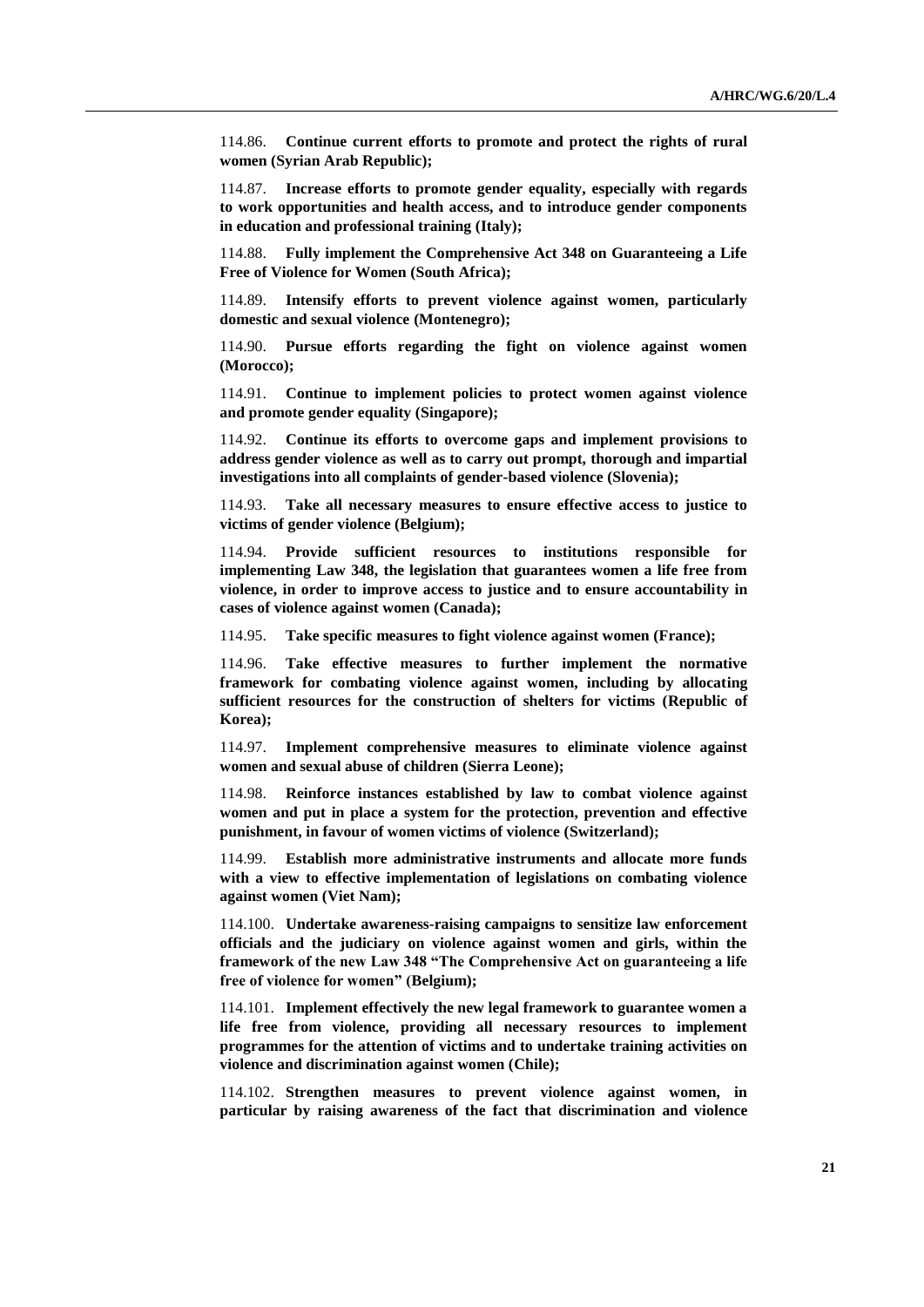**against women is unacceptable, and implement legislation on violence against women and girls. Make more efforts to create a unified register on violence against women (Croatia);**

114.103. **Establish shelters and provide further social services for victims of domestic violence (Czech Republic);**

114.104. **Secure the necessary resources for the effective implementation of the law against abuse of women, in particular through the strengthening of the special police force to combat gender-based violence (FELCV) so that it can fulfil its mandate (Denmark);**

114.105. **Effectively implement the legal provisions of law that combat gender violence (Israel);**

114.106. **Swiftly adopt the necessary implementing legislation to ensure effective prevention of violence against women and punishment of the offenders (Italy);**

114.107. **Implement policies to comprehensively address violence, labour , political and access to justice problems faced by women (Costa Rica);**

114.108. **Create tools to effectively address domestic violence (Israel);**

114.109. **Establish without further delay shelters to protect women and girls from violence and effectively implement the legislation already adopted (Austria);**

114.110. **Continue measures aiming at combating gender violence, with special focus on the investigation and punishment of those responsible (Argentina);**

114.111. **In order to achieve a full and effective implementation of the Strategic National Plan on Sexual and Reproductive Health, mobilize adequate resources to improve access of women to the justice system (Netherlands);**

114.112. **Protect the reproductive rights of girls and women, adopting legal reforms that eliminate the requirement for prior judicial authorization for abortion (Israel);**

114.113. **Develop necessary programmes in order to promote the economic and social development of women, especially in rural areas (Egypt);**

114.114. **More effectively address the issue of overcrowding in prisons and children living in prison with their families (Sierra Leone);**

114.115. **Review the new legislation on child labour and consider developing a national plan to reduce child labour (Slovenia);**

114.116. **Following up on a 2010 recommendation, fully implement the National Plan for the Prevention and Gradual Eradication of the worst Forms of Child Labour and the Protection of Adolescent Workers (Germany);** 

114.117. **Pursue efforts to address child labour in line with its international obligations (Slovakia);**

114.118. **Further strengthen measures to protect children from all forms of violence (Sri Lanka);**

114.119. **Put in place measures that are in line with the international standards, especially the ILO Conventions on minimum age for admission to employment and work and on the worst forms of child labour (Thailand);**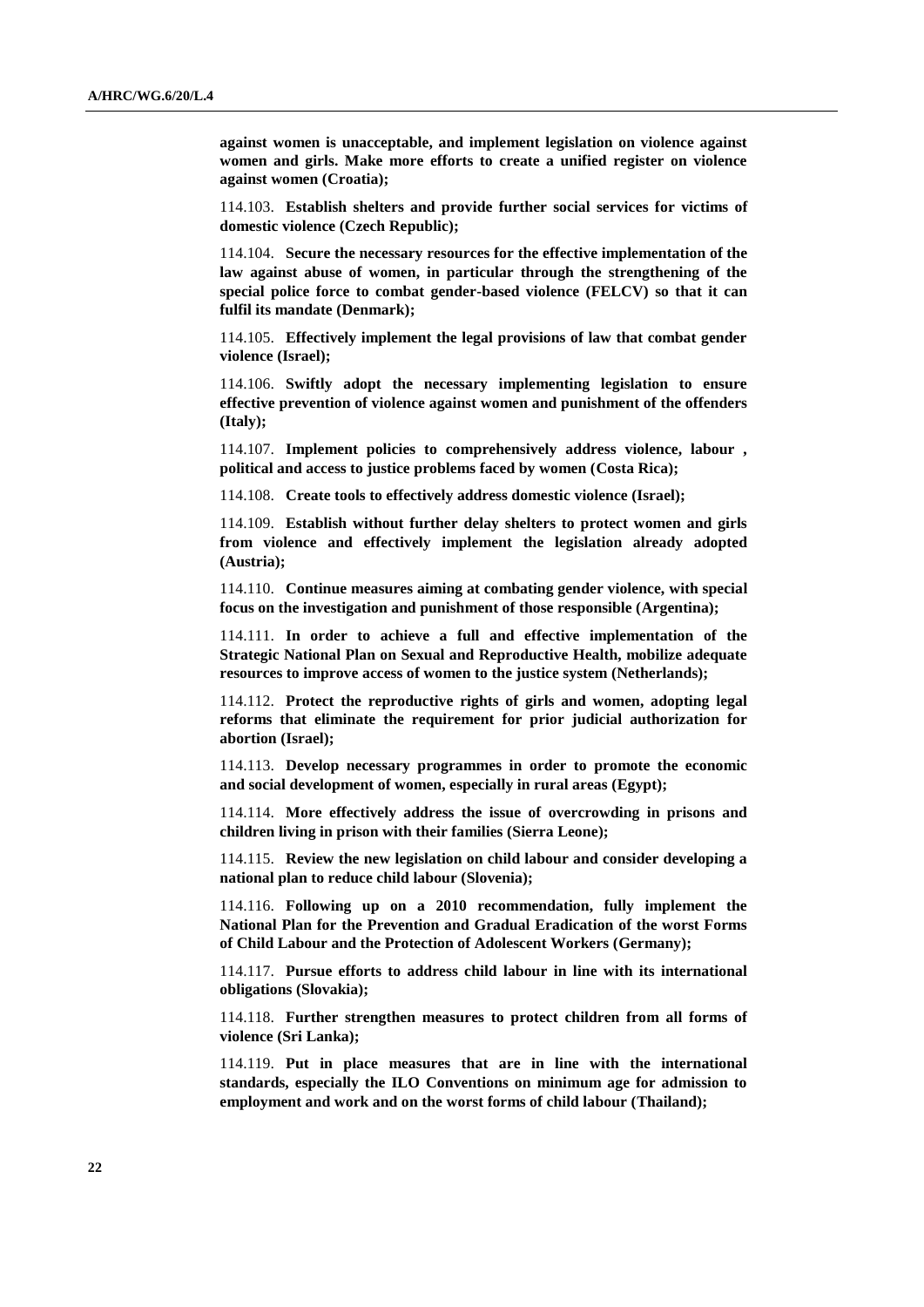114.120. **Safeguard the rights of children and adolescents and enhance the protection accorded to them against all forms of violence, including by inter alia the conclusion of the Five Year Plan for the Prevention and Gradual Eradication of the Worst Forms of Child Labour and the Protection of Adolescent Workers (Egypt);**

114.121. **Ensure that the Code for Children and Adolescents and other relevant domestic legislation and practice are in full compliance with the requirements of ILO Convention 138 (United States of America);**

114.122. **Put in place legislation that protects children from labour exploitation through a minimum working age, consistent with its international legal obligations (Australia);**

114.123. **Implement effective policies to tackle cases of physical, psychological and sexual abuse against children (Italy);**

114.124. **Continue its efforts to adopt more measures to keep children in school, and ensure that girls, indigenous children, and children with disabilities are able to exercise fully their right to education (State of Palestine);**

114.125. **Advance in the implementation of human rights to live in harmony with the Mother Earth (Cuba);**

114.126. **Continue its policy against racism and all forms of discrimination particularly in favour of indigenous peoples (Angola);**

114.127. **Take further steps to ensure that the indigenous peoples justice system is at all times compliant with due process and other guarantees established in the International Covenant on Civil and Political Rights (Finland);**

114.128. **Increase access to justice for sectors of the population, especially for those who live in rural areas (Trinidad and Tobago);**

114.129. **Intensify its efforts to access to education for indigenous peoples and other disadvantaged communities and groups (Iran (Islamic Republic of));**

114.130. **Ensure equal access to education for indigenous peoples afro-Bolivians and other disadvantaged communities and groups (Ghana);**

114.131. **Continue advancing on participation and consultation to indigenous peoples, including on mining (Spain);**

114.132. **Promote policies to allow indigenous peoples and minorities access to the National Literacy Programme, the National Post-literacy Programme and bilingual inter-cultural education (Dominican Republic).**

**115. The recommendations below did not enjoy the support of Bolivia (Plurinational State of) and would thus be noted.**

115.1. **Provide a legislative framework for the eradication of child labour in accordance with its human rights obligations (Germany);**

115.2. **Pay more attention to the problems related to the independence of the judicial process (Croatia);**

115.3. **Advance in the commitment to incorporate into the national human rights law the United Nations Guiding Principles on Business and Human Rights, with special attention to labour rights, rights of indigenous communities and environmental rights (Spain);**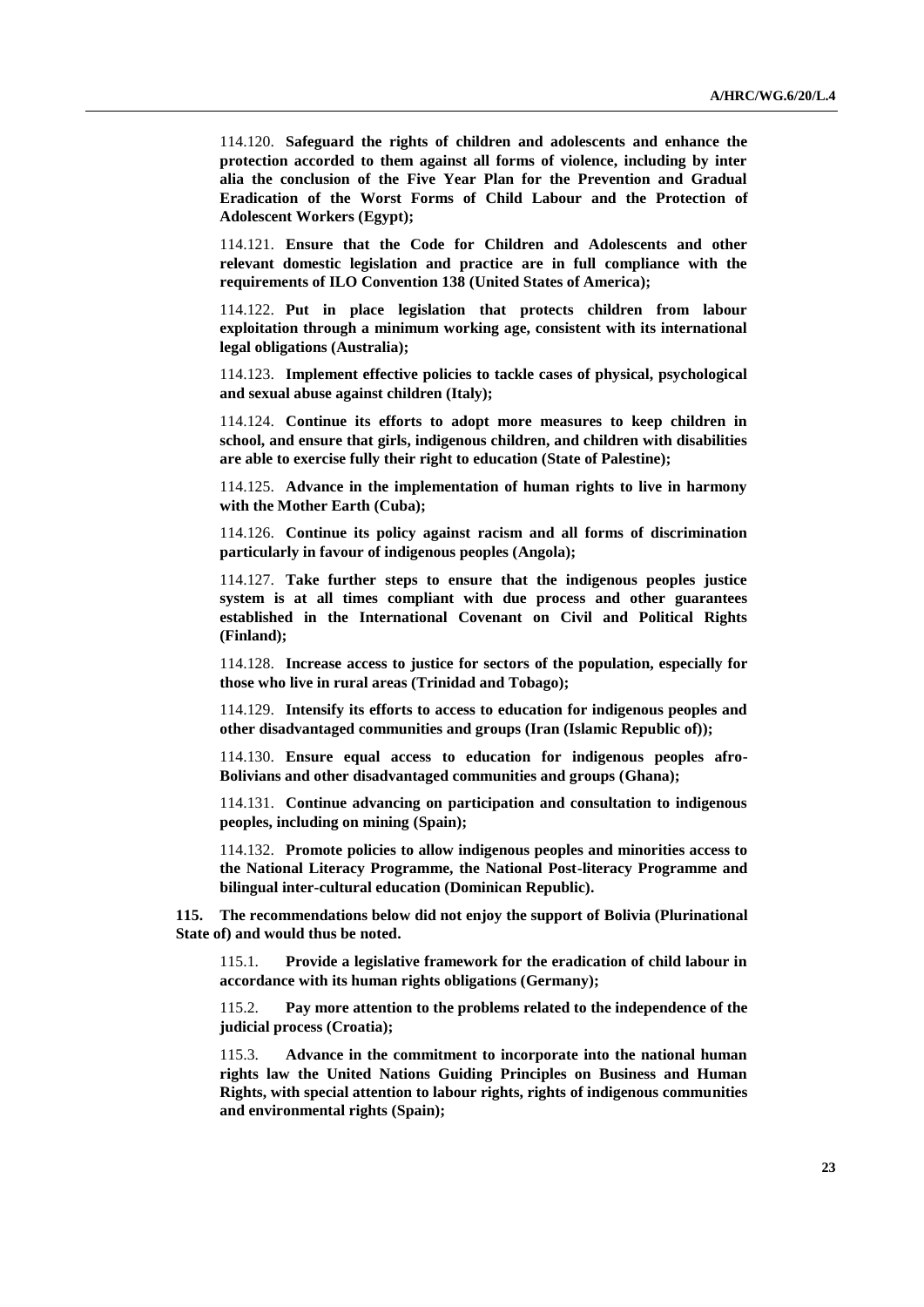115.4. **Repeal or modify legal norms that deny or limit the rights of people based on their sexual orientation or gender identity (Israel);**

115.5. **Develop a strategic plan to prevent the high rate of school dropout and eradicate child labour (Mexico);**

115.6. **Adopt the ILO Minimum Age Convention so that no child under 14 years of age is engaged in an apprenticeship, and ensure that Children and Adolescents' Defence Committees have adequate resources to fulfil their tasks (Norway);**

115.7. **Continue taking necessary measures to fully eradicate child labour, without exception, in conformity with the ILO Convention No. 138 ratified by Bolivia (Belgium);**

115.8. **Amend Law 548 on child labour to meet Bolivia's international human rights obligations on minimum working age for children, to prohibit child labour in hazardous conditions, protect children from economic exploitation, protect children from any work that is likely to interfere with their education, and progressively raise the minimum age of employment (Canada);**

115.9. **Protect and fulfil children's rights, eradicating child labour and the sexual exploitation of minors (Israel);**

115.10. **Develop a National Strategic Plan for the Progressive Elimination of Child Labour, with short- and medium-term goals as well as follow-up and evaluation mechanisms, both quantitative and qualitative, and endowed with financial resources for its implementation at the national, departmental and municipal level (Spain);**

115.112. **Step up reform of the justice system with a view to address effectively access to justice, interference in judicial proceedings and the backlog of cases (Slovakia);**

115.123. **Take legislative as well as practical steps to ensure that judicial procedures including the one against Mr. Tóásó are conducted in a just, transparent, and impartial manner, in full respect of human rights norms, including the recommendations of UN mechanisms (Hungary);**

115.134. **Adopt measures to end violations to due process in judicial proceedings (Israel);**

115.145. **Ensure the protection of human rights defenders and journalists as well as efficient and impartial investigation of threats and attacks targeting them (Czech Republic);**

115.156. **Recognize that independent and free media are an essential component of a functioning democracy, and allow all journalists and media outlets to operate without fear (United States of America).**

**116. Bolivia considers that the above-mentioned recommendations in paragraph 115 are not updated, and do not reflect our reality.**

**117. All conclusions and/or recommendations contained in the present report reflect the position of the submitting State(s) and/or the State under review. They should not be construed as endorsed by the Working Group as a whole**.